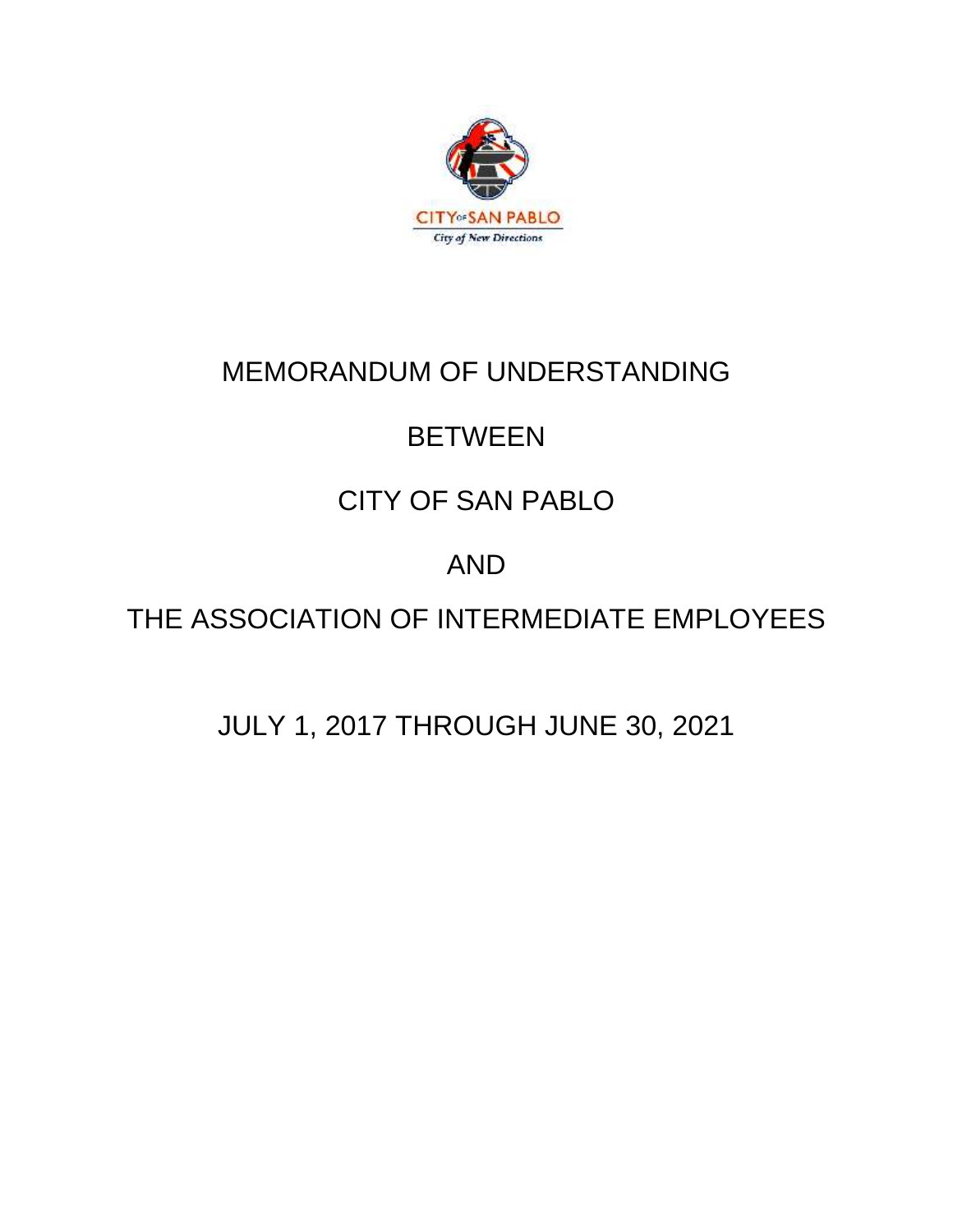# **TABLE OF CONTENTS**

| SECTION 1.         |                                               |  |
|--------------------|-----------------------------------------------|--|
| SECTION 2.         |                                               |  |
| <b>SECTION 3.</b>  | MANAGEMENT RIGHTS AND RESPONSIBILITIES 4      |  |
| <b>SECTION 4.</b>  |                                               |  |
| <b>SECTION 5.</b>  |                                               |  |
| SECTION 6.         |                                               |  |
| SECTION 7.         |                                               |  |
| <b>SECTION 8.</b>  |                                               |  |
| <b>SECTION 9.</b>  |                                               |  |
| SECTION 10.        |                                               |  |
| <b>SECTION 11.</b> |                                               |  |
| SECTION 12.        |                                               |  |
| <b>SECTION 13.</b> | LIFE INSURANCE & DEPENDENT LIFE INSURANCE  17 |  |
| SECTION 14.        |                                               |  |
| <b>SECTION 15.</b> |                                               |  |
| SECTION 16.        |                                               |  |
| SECTION 17.        |                                               |  |
| <b>SECTION 18.</b> |                                               |  |
| <b>SECTION 19.</b> | FAMILY CARE AND PREGNANCY LEAVE 28            |  |
| SECTION 20.        | SAFETY PROGRAM, BOOTS AND UNIFORMS 28         |  |
| SECTION 21.        |                                               |  |
| SECTION 22.        |                                               |  |
| SECTION 23.        |                                               |  |
| SECTION 24.        |                                               |  |
| SECTION 25.        | MAINTENANCE OF WORK CONDITIONS 31             |  |
| SECTION 26.        |                                               |  |
| SECTION 27.        |                                               |  |
| SECTION 28.        | PEACEFUL PERFORMANCE CLAUSE  33               |  |
| SECTION 29.        |                                               |  |
| SECTION 30.        |                                               |  |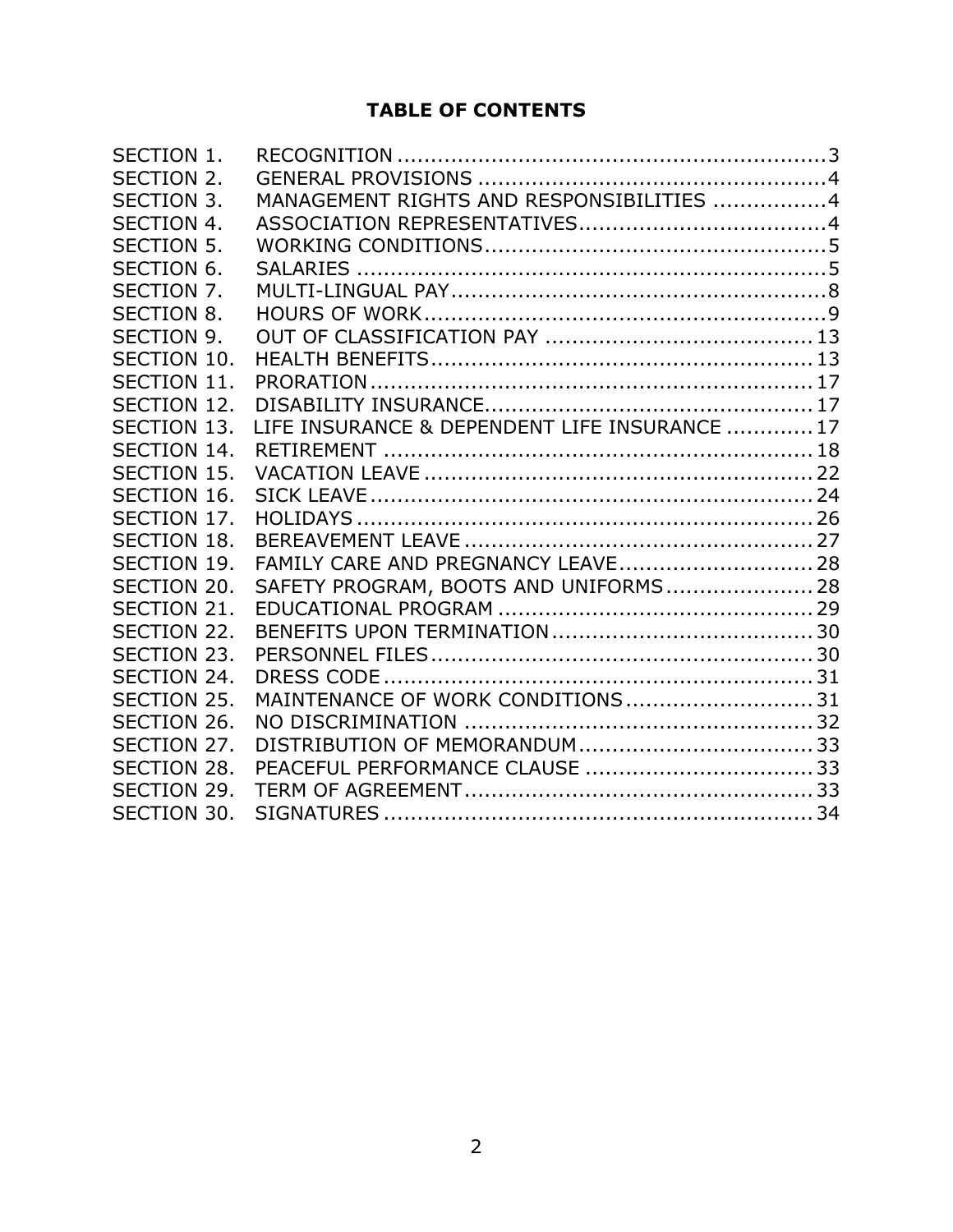This Memorandum of Understanding is entered into pursuant to the provisions of Section 3500, et seq., of the Government Code of the State of California.

The City of San Pablo (hereinafter referred to as "City") and the San Pablo Association of Intermediate Employees (hereinafter referred to as "Association"), (collectively referred to as the "parties" have met and conferred in good faith regarding wages, hours and other terms and conditions of employment for the employees in the representation unit; have freely exchanged information, opinions and proposals; and have reached agreement relating to the employment conditions and employer-employee relations of such employees.

This Memorandum of Understanding shall be presented to the San Pablo City Council as the joint recommendation of the undersigned parties for salary and employee benefit adjustments for the period commencing July 1, 2017 and ending June 30, 2021.

# <span id="page-2-0"></span>**SECTION 1. RECOGNITION**

The Association is recognized as the exclusive representative representing regular full time and in the following job classifications:

Assistant Engineer Assistant Planner Assistant/Associate Planner Community Services Coordinator Environmental Program Analyst Finance Supervisor Information Technology Administrator (FLSA Non-Exempt) Information Technology Technician (FLSA Non-Exempt) Maintenance & Operations Supervisor Maintenance & Operations Superintendent Management Analyst Management Assistant Program Analyst Recreation Coordinator Recreation Supervisor Senior Center Coordinator (FLSA Non-Exempt) Senior Management Analyst Youth Services Program Coordinator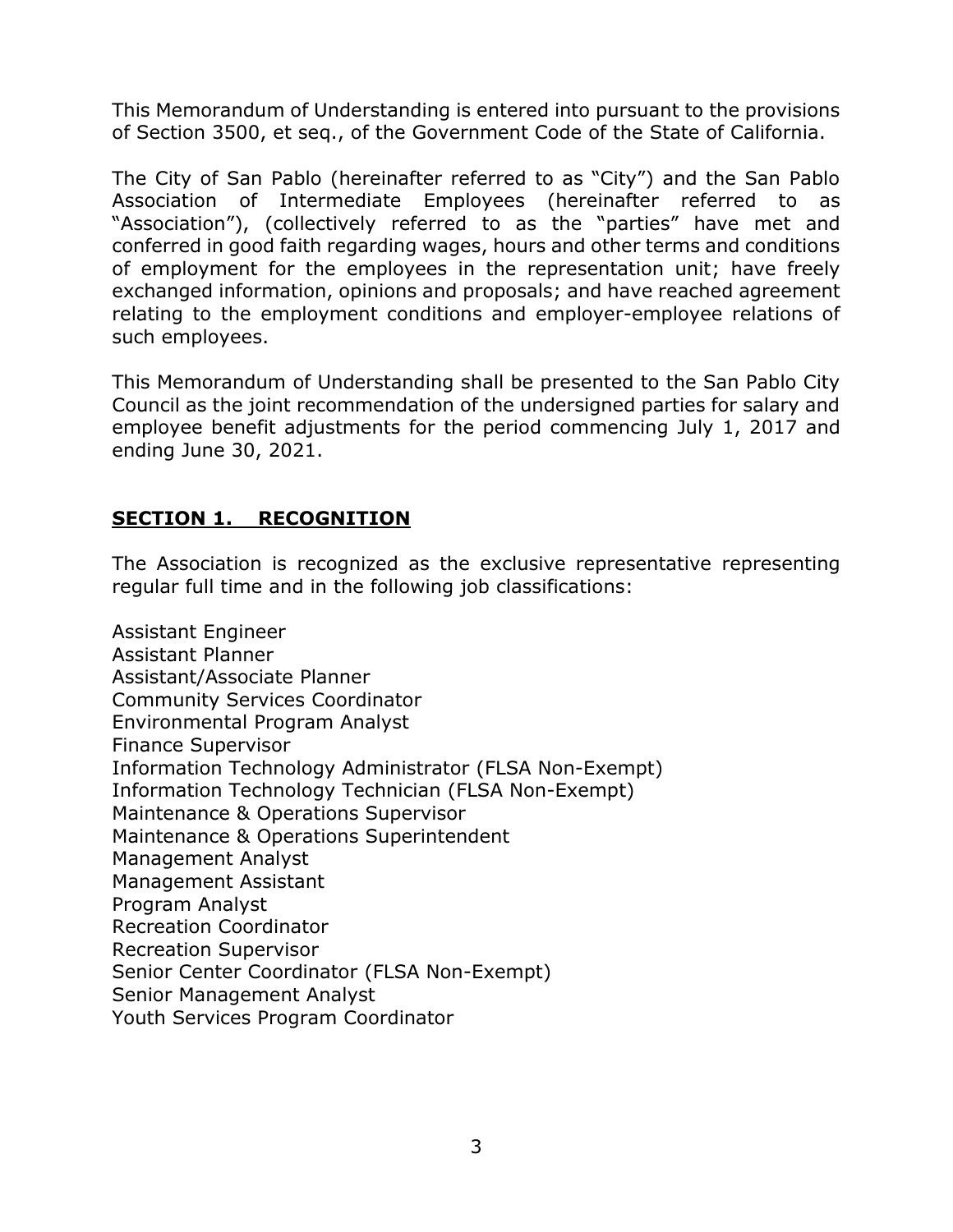# <span id="page-3-0"></span>**SECTION 2. GENERAL PROVISIONS**

The provisions of the Memorandum of Understanding (MOU) are effective July 1, 2017 – June 30, 2021. Neither party may re-open the agreement during the period July 1, 2017 – June 30, 2021 without concurrence from the other party, unless stated herein. Any re-opener shall be pursuant to the normal provisions of the meet and confer process and any changes to the agreement must be jointly approved.

# <span id="page-3-1"></span>**SECTION 3. MANAGEMENT RIGHTS AND RESPONSIBILITIES**

The City has and retains the rights and functions of management, including but not limited to: the right to determine the methods, means and personnel by which its operations are to be conducted; to determine the mission of each of its constituent departments, boards and commissions; to set standards of service to be offered to the public considering employee safety and workload; to classify positions; to add or delete positions or classes; to establish standards for employment, promotion and transfer of employees; to establish and enforce dress and grooming standards; to direct its employees; to take disciplinary action for cause; to schedule employees; and to relieve its employees from duty because of lack of work or other legitimate reasons. Any and all of these actions must be within the legal limits of this agreement, and State and Federal laws.

# <span id="page-3-2"></span>**SECTION 4. ASSOCIATION REPRESENTATIVES**

4.1 Designation:

The Association may designate a committee, of two (2) representatives only, to meet and confer with the City's representative regarding matters within the scope of representation. The Association may also designate an alternate representative as a substitute in the event that one of the designated committee members is unavailable. A maximum of two (2) members of said committee shall be afforded reasonable time off during working hours, without loss of compensation or other benefits, while formally meeting and conferring.

## 4.2 Notification:

The Association will notify City within two (2) weeks of the action of designation of Association committee members.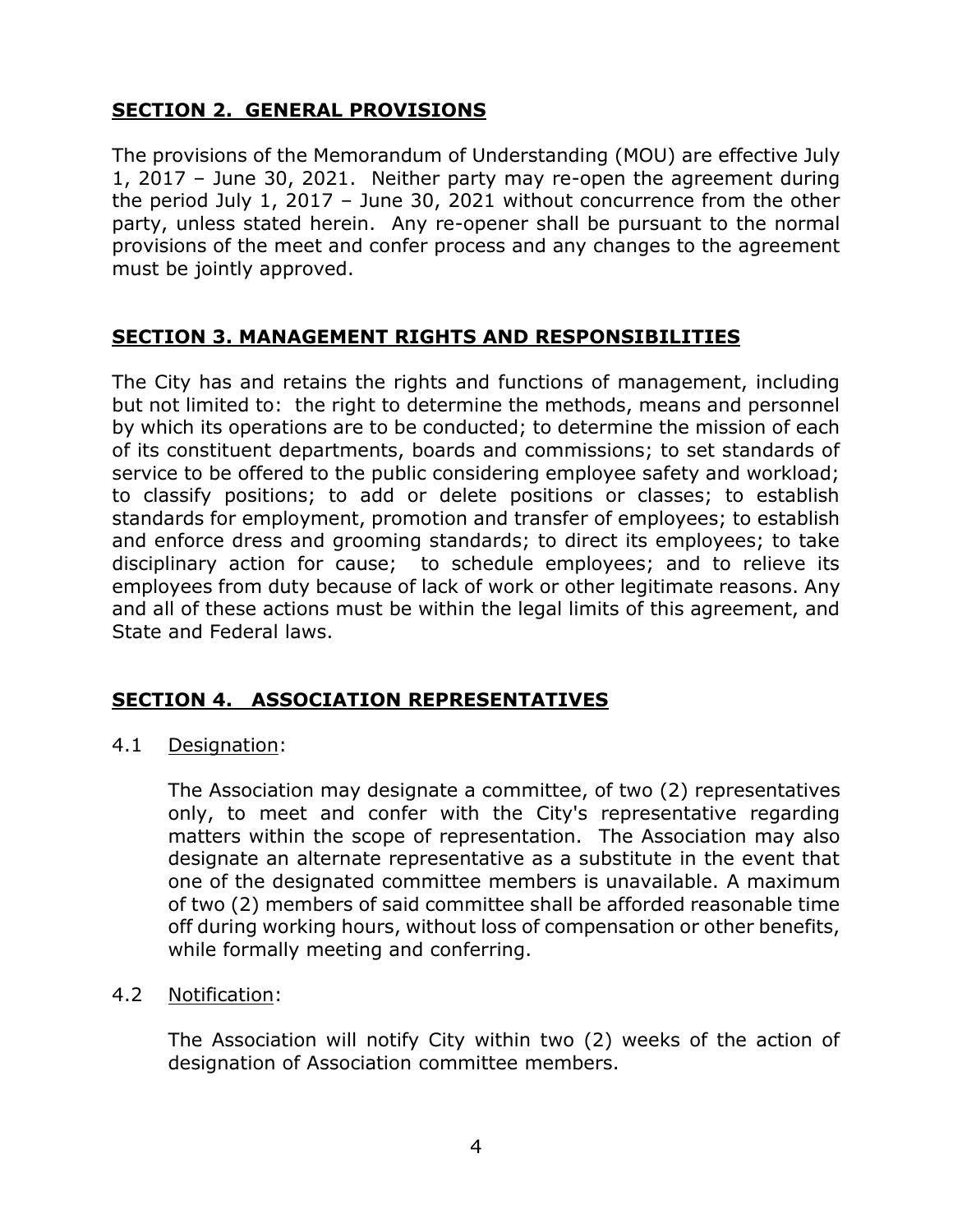# <span id="page-4-0"></span>**SECTION 5. WORKING CONDITIONS**

#### 5.1 Rules and Regulations:

The Association agrees to follow Personnel Rules and Regulations of the City of San Pablo, as revised and adopted by the City Council in Resolution No. 2014-031. Parties agree to meet and confer during the term of the MOU regarding the City's Personnel Rules and Regulations.

#### 5.2 Paydays:

The City shall pay all employees on the fifth  $(5)$  and twentieth  $(20<sup>th</sup>)$  of each month. Should the regular payday occur on a Saturday or Sunday, payment shall be made on the preceding Friday. Should a holiday occur on the regularly scheduled payday, checks shall be issued on the day preceding the holiday.

## <span id="page-4-1"></span>**SECTION 6. SALARIES**

6.1 General Increases

Contingent upon Association ratification and City Council approval of the Tentative Agreement for a successor MOU by July 3, 2017, effective July 1, 2017 there will be a two and one-half percent (2.5%) Cost of Living Adjustment for all classifications represented by the bargaining unit.

Effective July 1, 2018, there will be a two and one-half percent (2.5%) Cost of Living Adjustment for all classifications represented by the bargaining unit.

Effective July 1, 2019, there will be a two and one-half percent (2.5%) Cost of Living Adjustment for all classifications represented by the bargaining unit.

Effective July 1, 2020, there will be a two and one-half percent (2.5%) Cost of Living Adjustment for all classifications represented by the bargaining unit.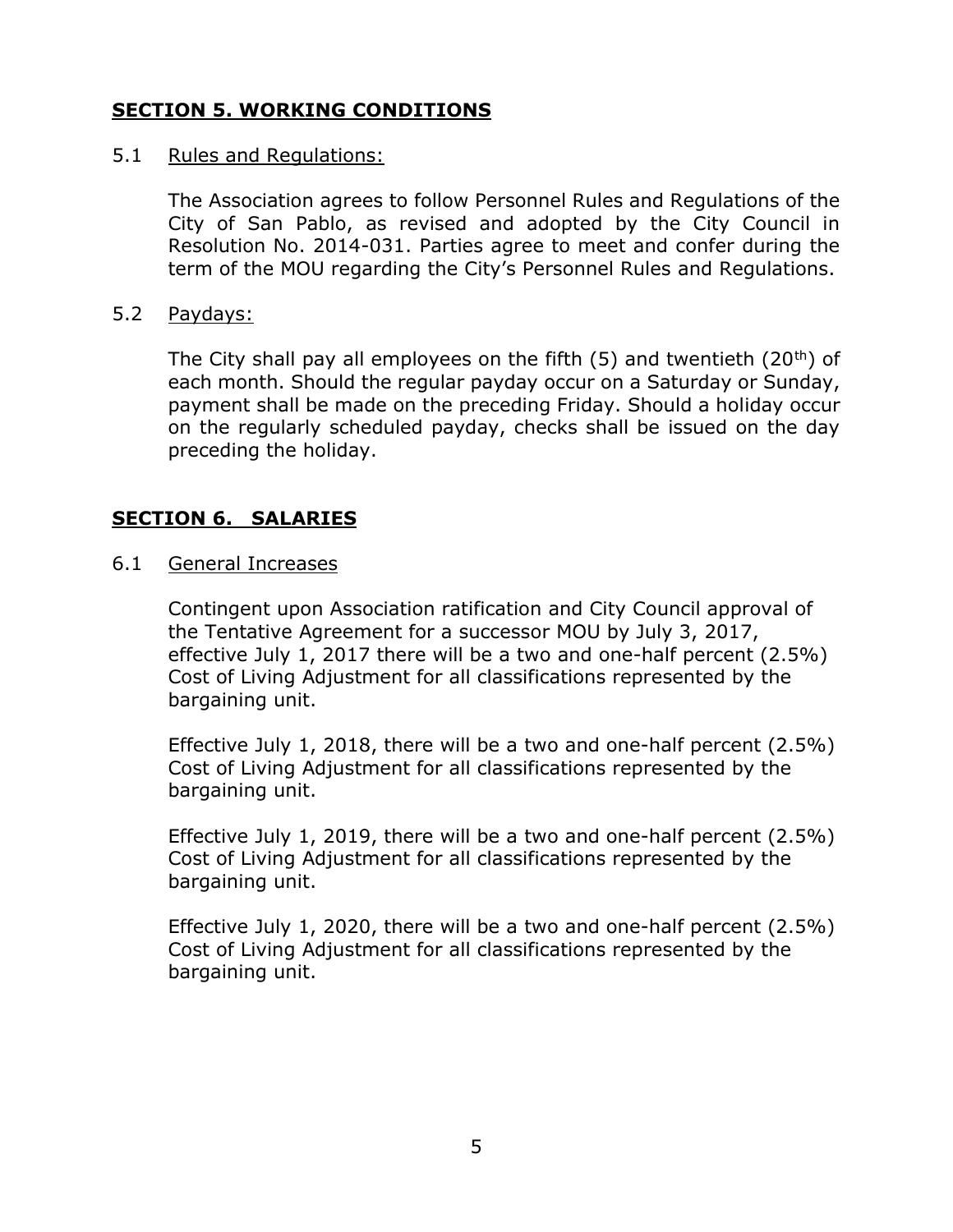## 6.2 Equity Adjustments

Contingent upon Association ratification and City Council approval of the Tentative Agreement for a successor MOU by July 3, 2017, effective July 1, 2017, salary schedules for job classifications that are more than five percent (5%) below the median of comparable cities, according to the City's 2017 total compensation survey prepared by Bryce & Associates, dated March 2017, shall be increased to five percent (5%) below the median. Any cost of living adjustment will be applied after the equity adjustment has been applied. In accordance with the above, the following job classifications shall receive an equity adjustment:

> Assistant Engineer Environmental Program Analyst Maintenance and Operations Supervisor Senior Management Analyst

The following job classifications did not have sufficient comparable data in the City's 2017 total compensation survey. For the purpose of determining classifications eligible for equity adjustments in 2017, classifications shall be "benchmarked" as follows:

I.T. Administrator: The I.T. Administrator salary schedule shall be benchmarked to a minimum of 15% above I.T. Technician salary schedule. This will not result in an equity adjustment during the 2017- 2021 MOU.

Community Services Coordinator: The Community Services Coordinator salary schedule shall be benchmarked to the Recreation Supervisor salary schedule.

Youth Services Program Coordinator: The Youth Services Program Coordinator salary schedule shall be benchmarked to the Recreation Coordinator salary schedule.

Senior Center Coordinator: The Senior Center Coordinator salary schedule shall be benchmarked to 10% below the Recreation Coordinator salary schedule.

Finance Supervisor: The Finance Supervisor salary schedule shall be benchmarked to a minimum of 5% above the Senior Management Analyst salary schedule.

Assistant Civil Engineer: Benchmark to a maximum of 15% below Associate Civil Engineer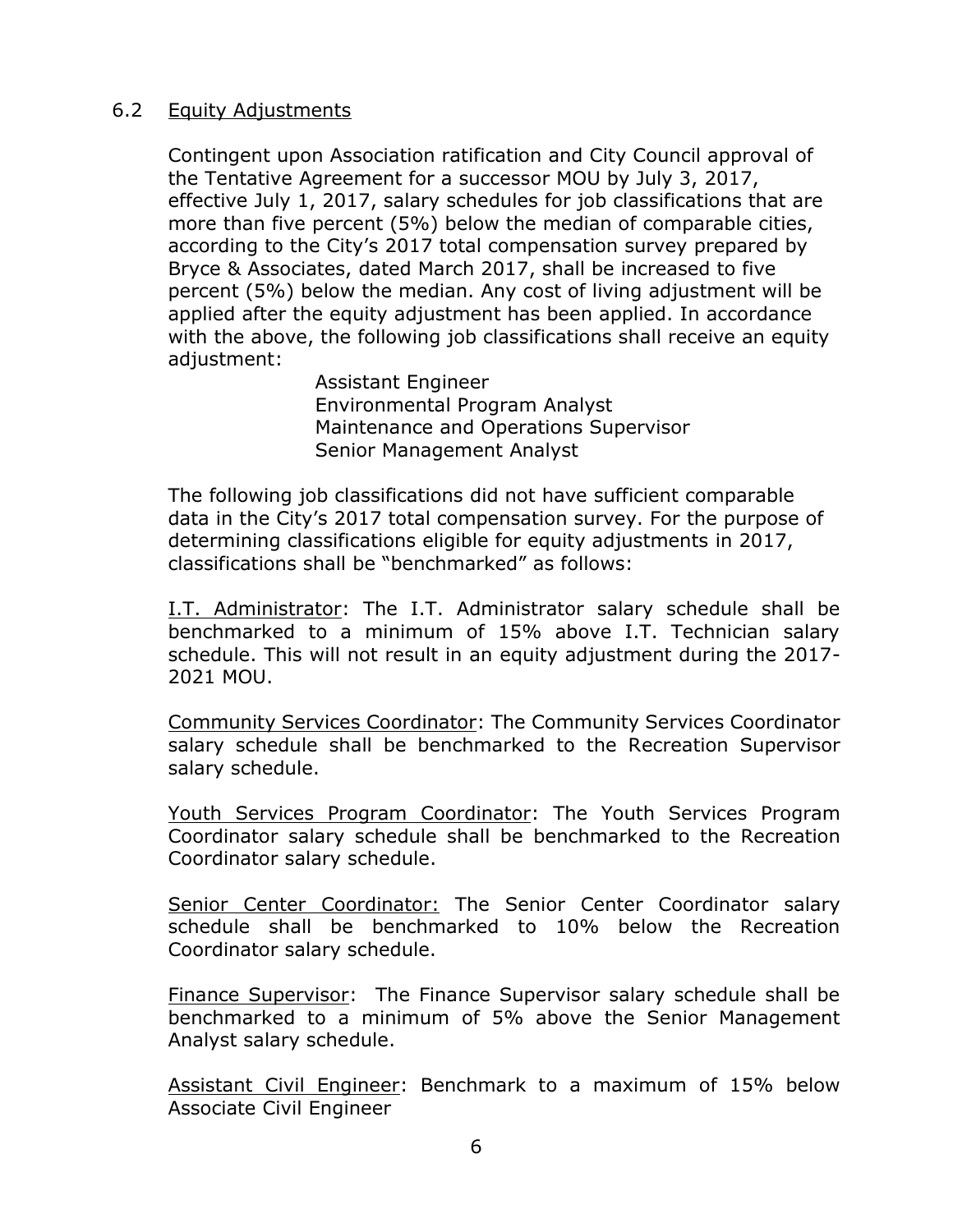## 6.3 Salary Step Increases:

Supervisors shall complete evaluations within ninety (90) days of the employee's review date. Evaluations completed within the ninety (90) day period must rate the performance of the employee and, for employees eligible for a salary step increase, state that the employee's performance has or has not merited such an increase. If the increase is merited, the pay adjustment shall be retroactive to the review date. There shall be no increase if the evaluation does not recommend an increase.

Contingent upon Association ratification and City Council approval of the Tentative Agreement for a successor MOU by July 3, 2017, effective July 1, 2017, an additional "Step F," which shall be approximately two and one half percent (2.5%) above "Step E," shall be added to the salary schedule for all classifications represented by the bargaining unit.

6.4 Longevity Pay:

Association members shall receive longevity incentive, as follows:

- A. Full time employees who complete fifteen (15) years of continuous service with the City of San Pablo shall receive an additional three percent (3%) of base salary as a longevity incentive.
- B. Full time employees who complete twenty (20) years of continuous service with the City of San Pablo shall receive an additional two percent (2%) of base salary for a total of five percent (5%) base salary as a longevity incentive.
- C. Full time employees who complete twenty-five (25) years of continuous service with the City of San Pablo shall receive an additional two percent (2%) of base salary for a total of seven percent (7%) base salary as a longevity incentive.
- D. The percentage increases shall not be cumulative.
- E. For the purpose of calculating longevity pay eligibility, one (1) "year of service" shall be defined as one thousand nine hundred fifty (1,950) hours of straight time hours worked, including use of paid time off.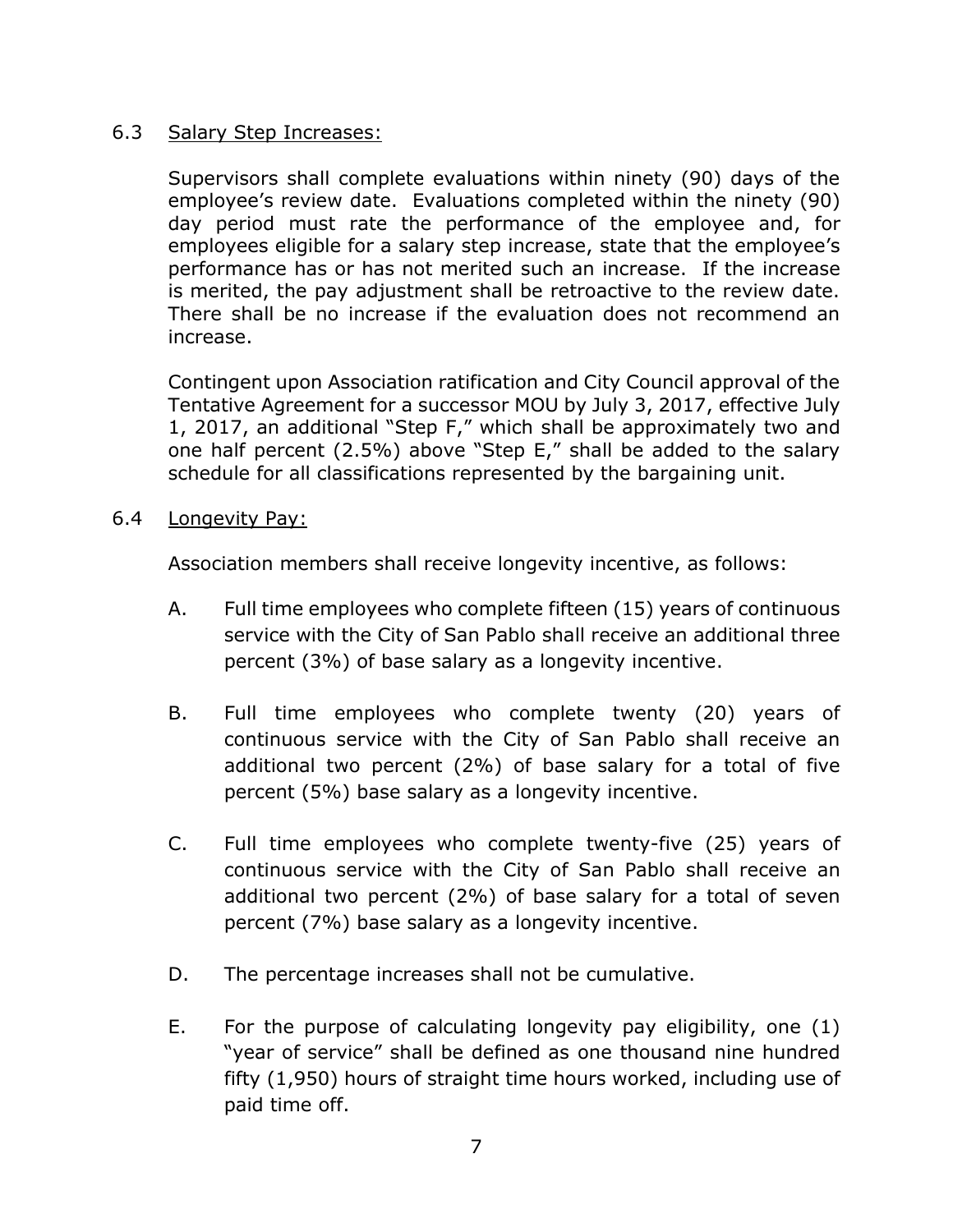F. Continuous service with the City for the purpose of longevity pay eligibility shall be defined as service not broken by a break in service of six (6) months or longer following separation.

# <span id="page-7-0"></span>**SECTION 7. MULTI-LINGUAL PAY**

Employees who are multi-lingual and who regularly use their skills and are recognized as such by their respective supervisors shall receive an additional pay upon application and approval of the City Manager as outlined below. This benefit must be initially certified and recertified periodically to continue eligibility or when an employee advances to the next level. Multi-lingual skills must be used to assist members of the public.

- A. Primary level To be eligible for the primary level of multilingual pay, an employee must be certified for the ability to speak in a secondary language proficiently and frequently during the course of work. An employee certified to be able to speak a secondary language at the primary level and required to regularly use verbal multilingual skills in the course of his or her job shall be compensated in the amount of one hundred dollars (\$100.00) per month.
- B. Secondary level To be eligible for the secondary level of multilingual pay, an employee must be certified for the ability to speak fluently and frequently during the course of work. In addition, the employee must be able to read and express in writing the secondary language required. An employee certified at the secondary level and required to regularly use verbal and written multilingual skills in the course of his or her job shall be compensated in the amount of two hundred dollars (\$200.00) per month.
- C. Expert level To be eligible for the expert level of multilingual pay, an employee must be certified or the ability to speak, read, write, edit, proof read frequently, and/or investigate in the secondary language required. An employee certified at the expert level and required to regularly use verbal and written multilingual skills in the course of his or her job as described above shall be compensated in the amount of three hundred dollars (\$300.00) per month.

An Employee shall receive pay for only one appropriate competency level.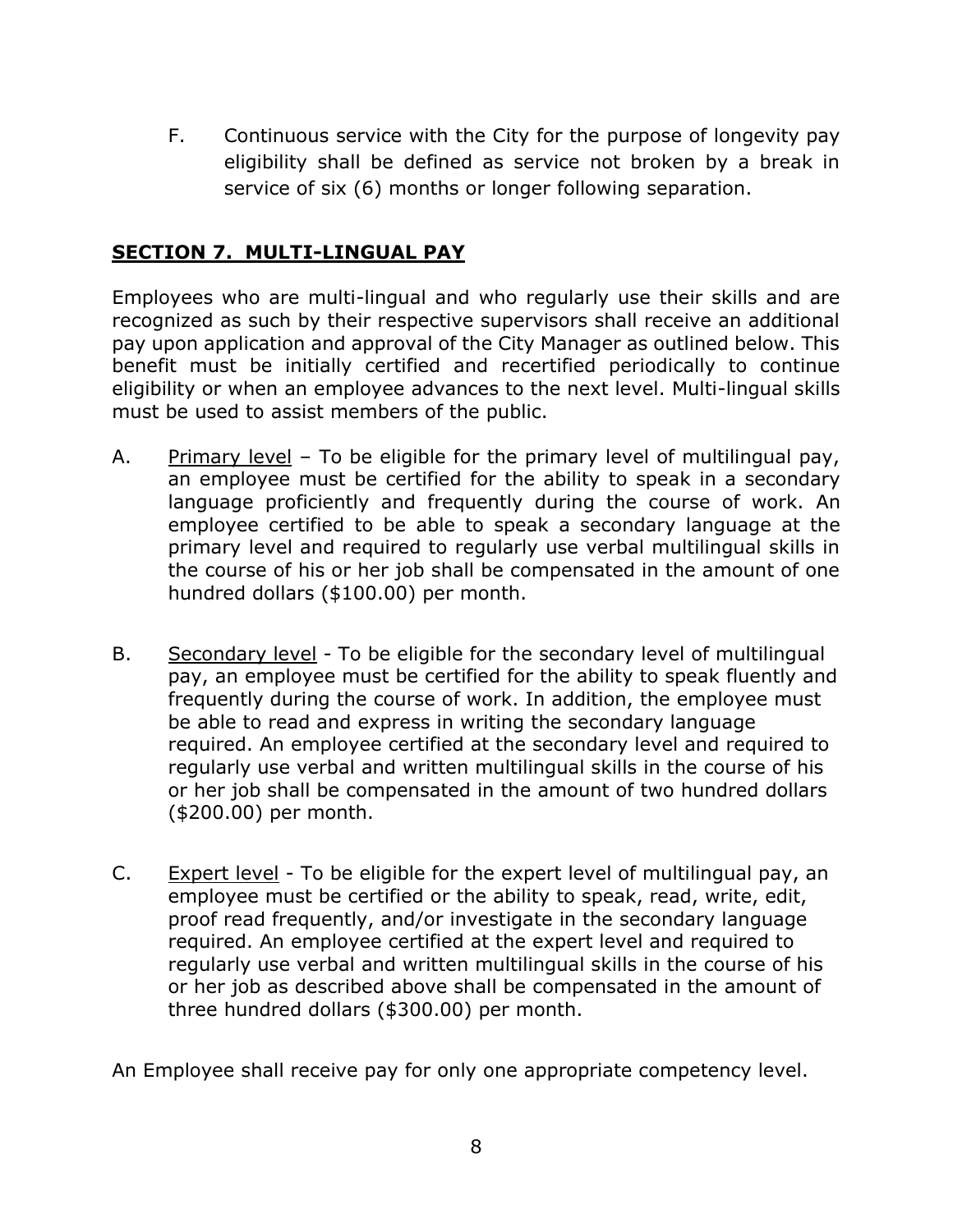Employees wishing to be certified at one of the above-listed competency levels shall be required to demonstrate their abilities a third party linguistic evaluation provider selected by the City. An employee may request a reevaluation no sooner than one (1) year following the last evaluation.

The City Manager shall have the final determination as to who is certified and at what level, including consideration as to the frequency of use and the applicability to the community of San Pablo.

Frequency of use required for primary and secondary multilingual incentive shall be defined as using a language other than English in the performance of the employees' assigned duties at least weekly on average. Frequency of use required for expert level multilingual incentive is using a secondary language in the performance of the employee's assigned duties at least weekly on average, or on a regular basis authorized by the City Manager or designee. Proof of frequency can be certified by the employee's immediate supervisor. If a disagreement arises than the employee may document contacts to provide proof to the supervisor.

# <span id="page-8-0"></span>**SECTION 8. HOURS OF WORK**

8.1 Definition of Work Week

The workweek begins at 12:00 a.m. on Monday and ends at 11:59 p.m. on Sunday, except as otherwise designated for employees on an alternate work schedule.

For employees assigned to the 9/75 work schedule, each employee's designated FLSA workweek (168 hours in length) shall begin exactly 4.165 hours after the start time of his/her shift on the day of the week that corresponds with the employee's alternating regular day off.

8.2 Hours of Work

Full-time employees may be assigned to one of the following, normal work schedules:

A. 8/75 Work Schedule: Employees assigned to an 8/75 Work Schedule shall work four (4), nine and one-half (9.5) hour workdays, Monday through Thursday. Employees will take an additional half-hour for their lunch period on one day per workweek to result in an average of 9.375 hours per workday, and thirty-seven and one-half (37.5) hours per workweek. Employees will have every Friday as a day off. The additional seven and onehalf (7.5) minutes of work each day (the difference between nine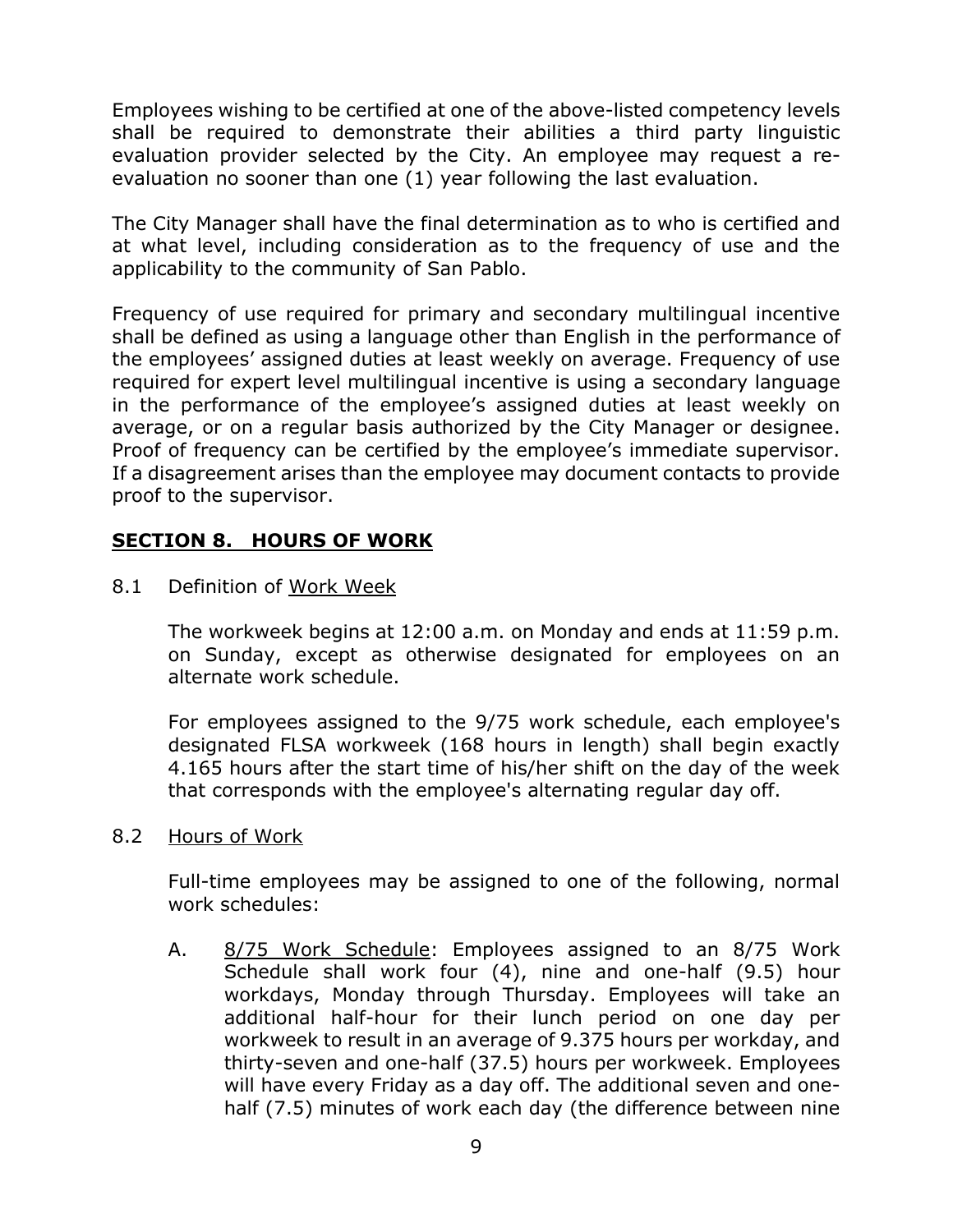and one half (9.5) hours actually worked per day and the average hours per day of 9.375) shall not be treated as overtime for FLSA Non-Exempt members subject to overtime.

- B. 9/75 Work Schedule: Employees assigned to a 9/75 Work Schedule shall work a two-workweek schedule of nine (9), eight and one third (8.33) hour workdays in a two week period, with the same alternating regular day off every two-week period.
- C. 10/75 Work Schedule: Employees assigned to a thirty-seven and one-half (37.5) hour Work Schedule shall work Five (5), seven and one half (7.5) hour workdays per week.
- D. Actual work schedule may be adjusted to the benefit of public service and contingent upon City Manager approval. While an employee may request a particular work schedule, final assignment is subject to the needs of the City and requires supervisor approval.
- E. For employees in FLSA exempt classifications assigned to a 8/75 or 9/75 work schedule, if an employee is scheduled to work on a City-planned event or to attend a work-related activity or training on a regularly scheduled day off, the day off may be taken on a different day other than that day subject to operational requirements, so long as leave is taken within the same pay period and upon the Department Head or Division Manager's approval. Fridays off cannot be accumulated to have several consecutive days off at one time.

An FLSA non-exempt employee and the employee's direct supervisor may mutually agree to a change in an employee's regular work schedule that is not permanent or ongoing in order to adjust for an unplanned short-notice or sporadic event. This change may include modifying normal work start and end times or allowing work missed on one day to be made up on another within the same workweek as defined in Section 8.1 of this agreement. Such a change shall not result in overtime for employees in FLSA non-exempt job classifications.

Such temporary changes in work hours shall occur only as long as the operational needs of the department are satisfied and to discontinue such arrangements when deemed necessary. If the employee and supervisor do not mutually agree to a flex schedule, and additional work is required of the employee outside of the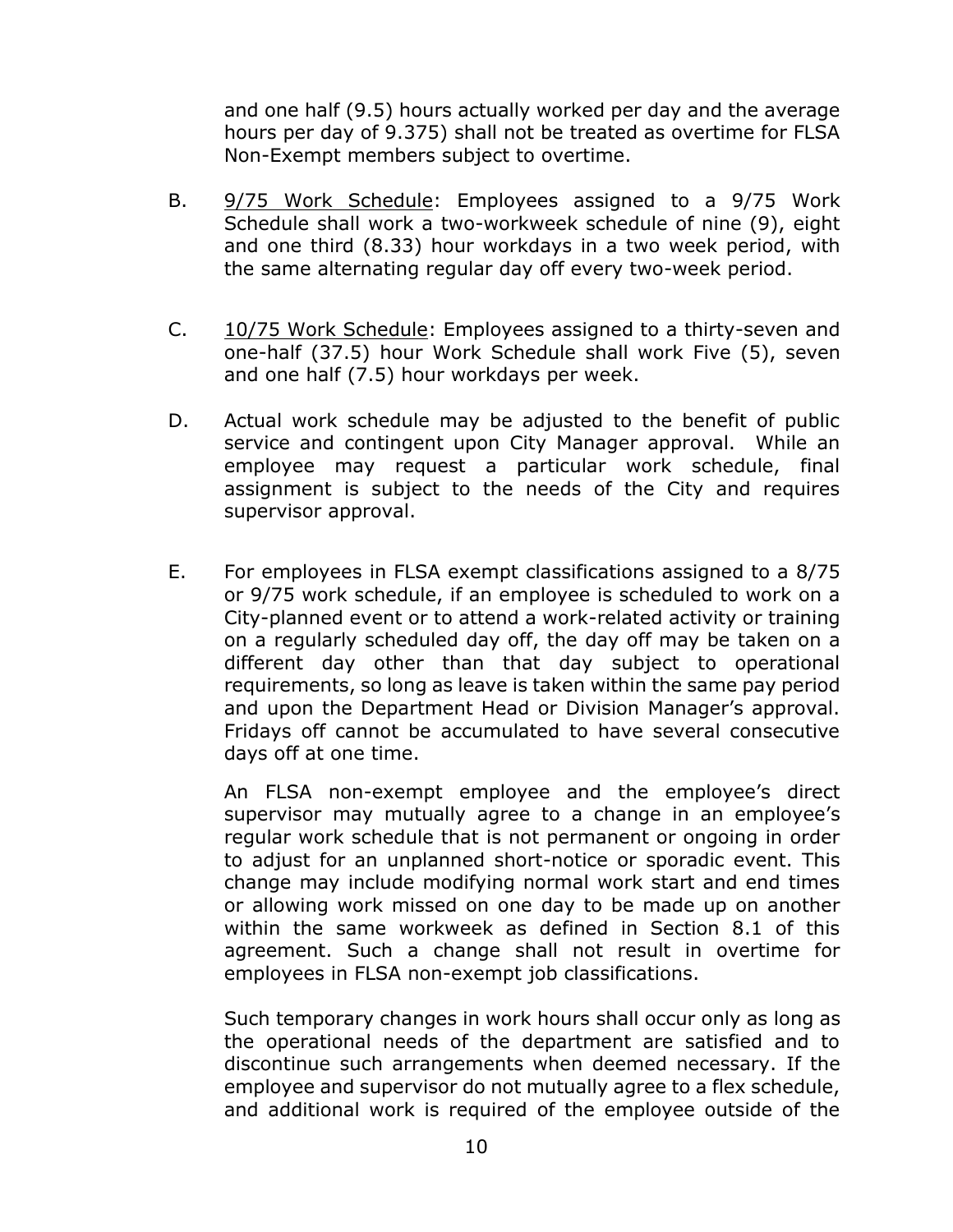employee's regular work schedule, the work shall be paid in accordance with applicable overtime provisions of this MOU.

#### 8.3 FLSA Status.

The Association and City agree that any classification categorized as FLSA Exempt shall not be eligible to receive overtime pay or compensatory time, but shall receive Administrative Leave per Section 8.4 of this MOU. Any classification categorized as FLSA Non-Exempt shall be eligible to receive overtime pay and compensatory time and shall not be eligible to receive Administrative Leave per Section 8.4 of this MOU.

#### 8.4 Administrative Leave:

Employees in classifications categorized as FLSA Exempt represented by the Association are considered mid-management, and thus exempt, and not eligible to accrue compensatory time or overtime hours. Administrative Leave is granted in recognition of any additional hours that may be worked.

Employees in classifications categorized as FLSA Exempt represented by the Association who work full time shall be entitled to fifty-five (55) hours of Administrative Leave per fiscal year, to be credited on July 1st of each year. New employees shall receive credit for Administrative Leave in their first year of hire based on hire date as follows:

| Hire date               | Hours credited |
|-------------------------|----------------|
| July 1 through Sept 30  | 55             |
| Oct 1 through Dec 31    | 40             |
| Jan 1 through Mar 31    | 25             |
| April 1 through June 30 | n              |

Any unused balance of Administrative Leave available as of 12:00 midnight, June 30th, shall be forfeited. Accrued, unused administrative Leave shall have no cash value and shall not be subject to cash out during or upon separation from employment. The Association expressly waives any rights to vested leave provided under California Labor Code section 227.3 for administrative leave provided under this section.

FLSA exempt employees who are authorized to work on a reduced work schedule shall accrue administrative leave in the amount proportionate to the ratio of scheduled work hours of the standard workweek.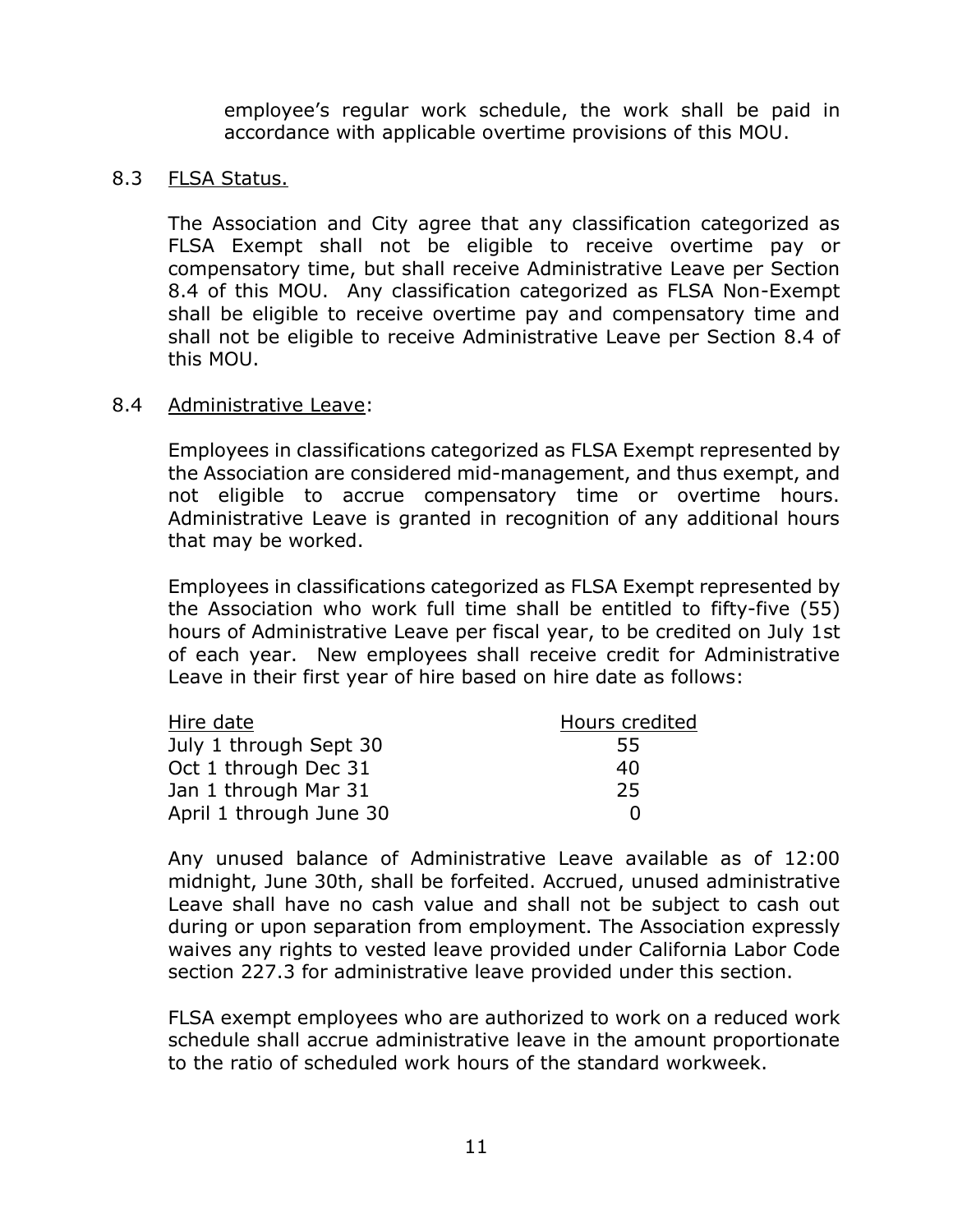#### 8.5 Overtime Pay

The City may assign overtime to available, FLSA non-exempt employees either already engaged in the project or whose skills may be required when the occasion demands.

Overtime shall be defined as all time worked in excess of thirty seven and one-half (37.5) hours in one workweek. The rate of pay for overtime worked shall be one and one-half times the employee's regular hourly rate.

#### 8.6 Call-Back Overtime

Employees in classifications categorized as FLSA non-exempt who are called back to work after working a full day or part of a day after at least thirty (30) minutes has elapsed since the end of their prior shift, shall be paid a minimum of two (2) hours at the overtime rate. Overtime worked on Saturdays, Sundays, holidays or any non-workday shall be paid at the overtime rate, with a guarantee of two (2) hours.

#### 8.7 Compensatory Time

In accordance with the revised Fair Labor Standards Act, employees may elect to receive compensatory time off at the rate of one and onehalf times the amount of overtime worked in lieu of payment for overtime, up to a maximum of two hundred forty (240) hours in one fiscal year. The City will consider the employee's input as to the scheduling of the time off. Under no circumstances can an employee be forced to take compensatory time in lieu of overtime pay.

## 8.8 Overtime/Compensatory Time Worked from Home

In recognition of the professional standing of AIE Non-Exempt members and understanding that much of their overtime-required work could be accomplished remotely from home, AIE Non-Exempt may be allowed to work overtime from home with the approval of their supervisor. Such time shall be paid out or accrued at the overtime rate of one and onehalf times the employee's regular hourly rate and shall be computed in 15-minute increments (seven and one-half  $(7 \frac{1}{2})$  minutes or less in a 15-minute increment shall not be paid, unless seven and one-half (7 ½) minutes or less is worked on a regular basis). Time sheets shall be kept for all time worked and shall be available for inspection by the supervisor.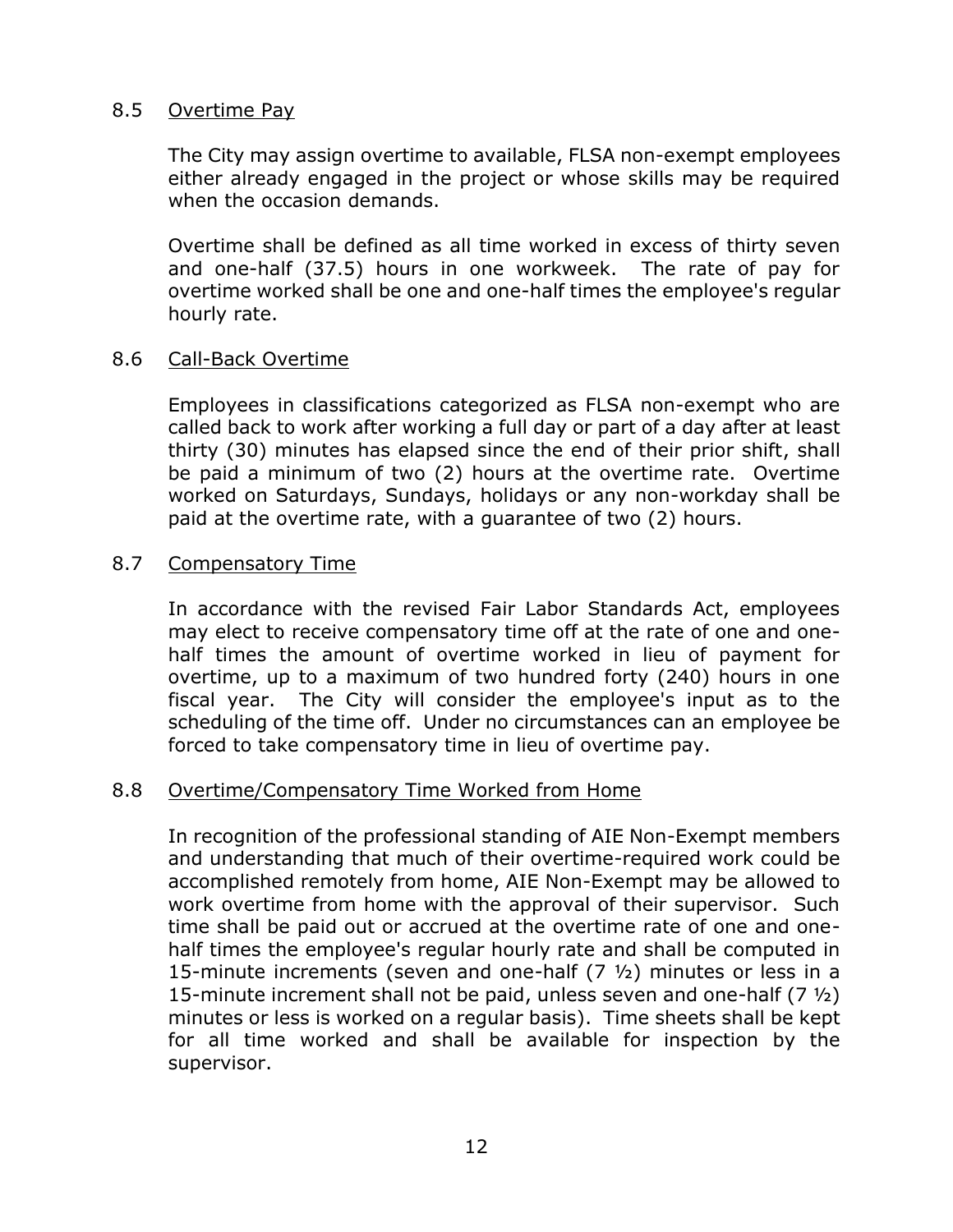# <span id="page-12-0"></span>**SECTION 9. OUT OF CLASSIFICATION PAY**

Prior Approval must be obtained from the Department Head or Division Manager in the event an employee is assigned the majority of job duties of a higher classification. The employee shall be paid a flat rate of five percent (5%) above their current salary step, which shall become effective on the first day of assigned duties in the higher classification, if the assignment is worked for a minimum of one (1) day up to thirty (3) consecutive days.

Any employee on a temporary assignment longer than thirty (30) days and assigned to the full range and scope of duties of a higher classification shall be assigned to the lowest step in that higher pay range which is at least five percent (5%) higher than normal assigned pay for the duration of the temporary assignment following the first thirty (30) days. The City shall report temporary upgrade pay of more than thirty (30) days to CalPERS in accordance with California Public Employees' Retirement Law.

## <span id="page-12-1"></span>**SECTION 10. HEALTH BENEFITS**

- 10.1 Medical, Dental Insurance, and Vision Care Contributions
	- A. Medical Insurance

The City is a participating employer in the Public Employees' Medical and Hospital Care Act (PEMHCA), the medical insurance program sponsored by CalPERS. Upon the City's adoption of the amendment to the City's contract with CalPERS for PEMHCA participation, the maximum City contribution per month for medical insurance for each active employee and each qualifying annuitant shall be the minimum employer contribution as determined by CalPERS. A qualifying annuitant is defined as a person who has retired within one hundred twenty (120) days of separation from employment with City of San Pablo, and who receives a retirement allowance from CalPERS provided by the City of San Pablo, or a surviving family member who receives the retirement allowance in place of the deceased.

#### B. Flexible Benefit Plan

The City maintains a Flexible Benefit Plan that constitutes a cafeteria plan within the meaning of Section 125 of the Internal Revenue Code. The Flexible Benefit Plan allows active employees to pay for actual medical plan premiums or other qualified expenses on a pre-tax basis.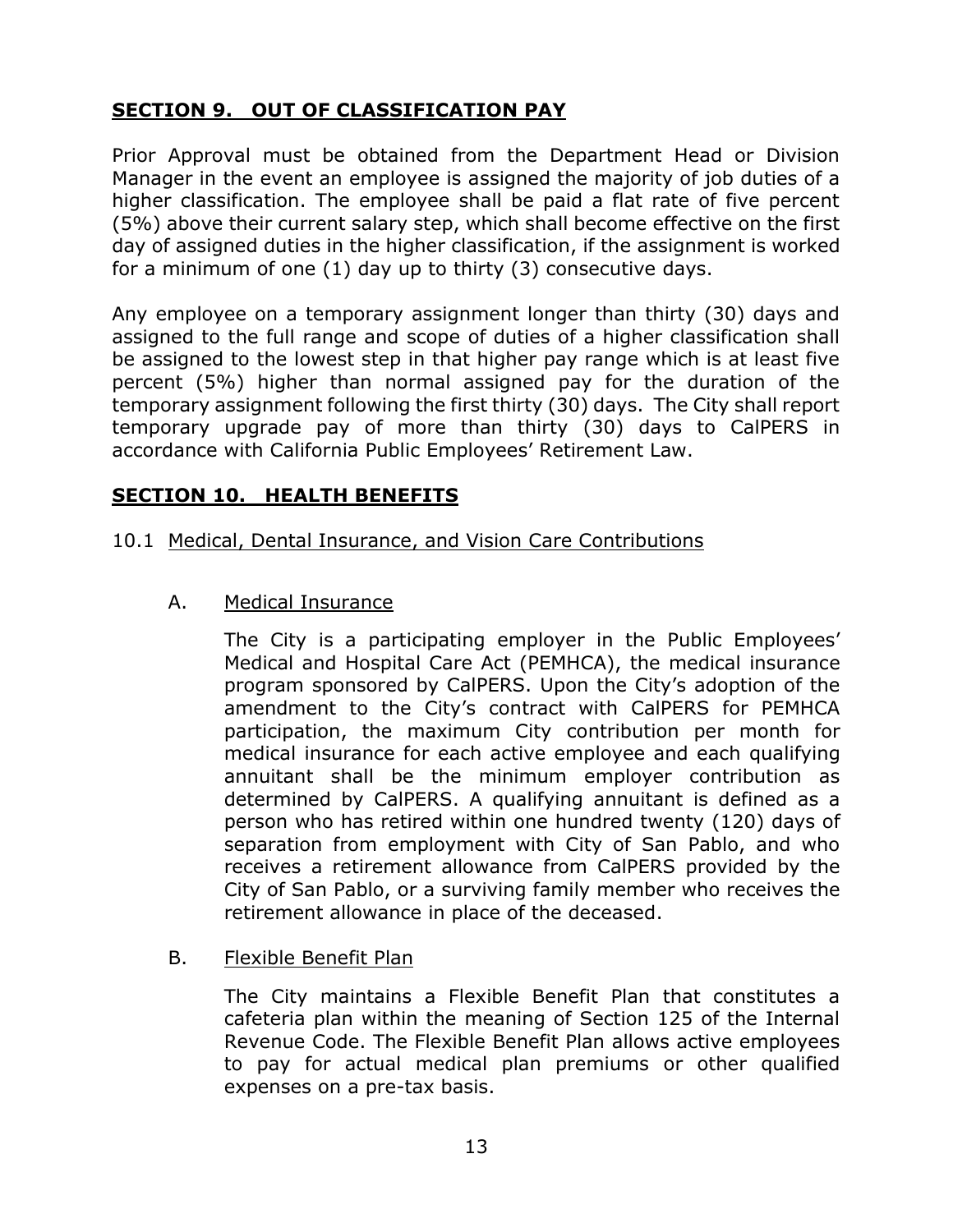Between the date of City Council approval of this agreement and December 31, 2017, the City will contribute, on behalf of each eligible employee enrolled in City-provided health insurance, solely for the purchase of medical insurance coverage that is affordable and provides minimum essential coverage as defined by the Affordable Care Act, an amount up to:

- the premium for the employee's selected, City-provided group health insurance plan at the selected level of coverage;
- minus the City's minimum, monthly employer contribution required for participation in PEMCHA paid separately by the City to CalPERS (see Section 10.1(a) above);
- minus one hundred and fifty dollar (\$150) to be paid by the employee if enrolled in a Kaiser plan, or minus twenty percent (20%) of the group health insurance premium to be paid by the employee if enrolled in a non-Kaiser plan.

Between January 1, 2018 and June 30, 2019, the City will contribute, on behalf of each eligible employee enrolled in Cityprovided health insurance, solely for the purchase of medical insurance coverage that is affordable and provides minimum essential coverage as defined by the Affordable Care Act, an amount up to:

- ninety percent (90%) of actual cost of coverage, up to a maximum of ninety percent (90%) of Kaiser family rate;
- minus the City's minimum, monthly employer contribution required for participation in PEMHCA (see Section 10.1(a) above).

The employee health insurance premium cost-share for employees enrolled in Kaiser coverage shall not exceed one hundred and fifty dollars (\$150).

Effective July 1, 2019, the City will contribute, on behalf of each eligible employee enrolled in City-provided health insurance, solely for the purchase of medical insurance coverage that is affordable and provides minimum essential coverage as defined by the Affordable Care Act, an amount up to:

• Ninety percent (90%) of the premium for the employee's selected, City-provided group health insurance plan at the selected level of coverage up to the amount equal to ninety percent (90%) of the selected level of coverage for the Kaiser plan;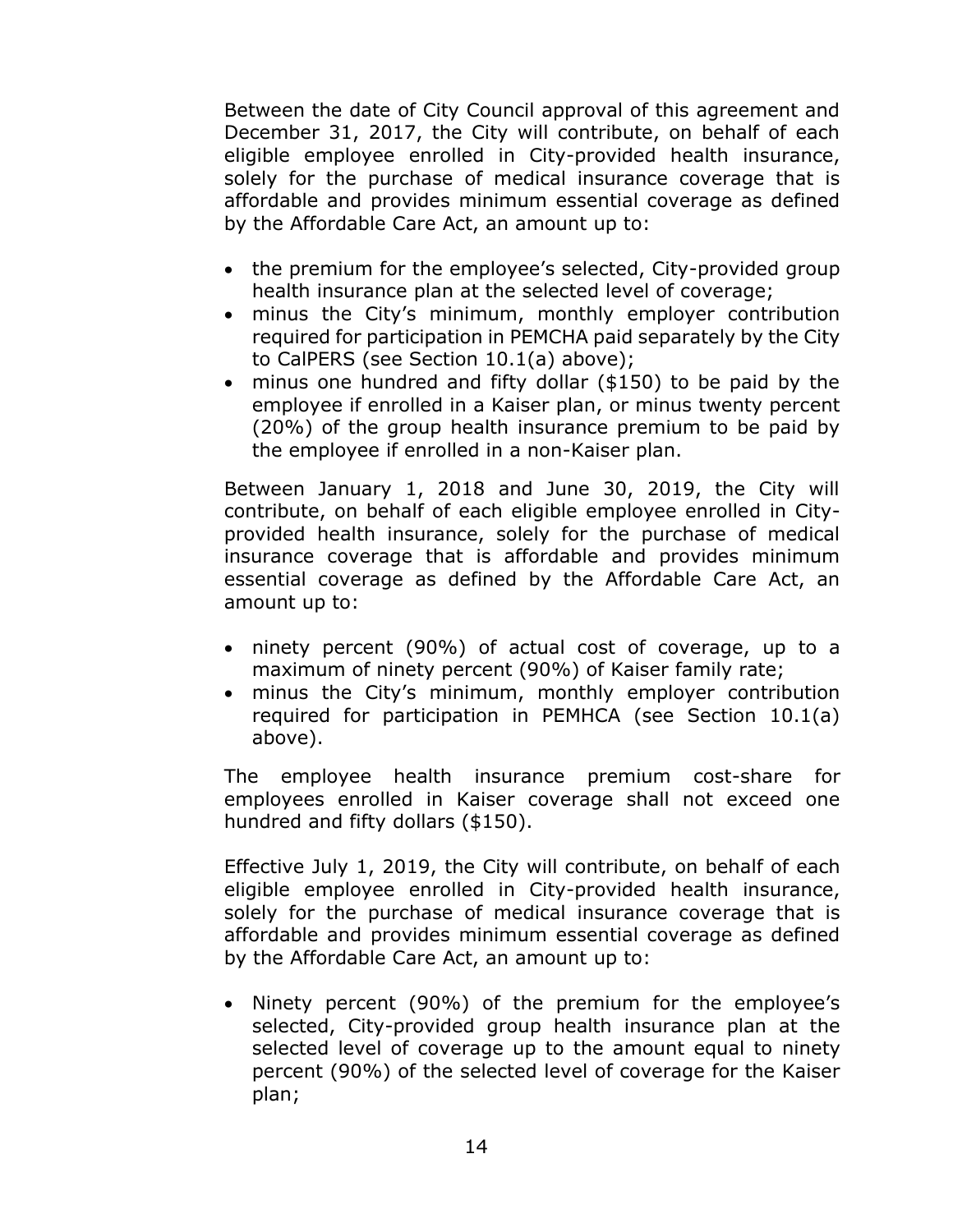minus the City's minimum, monthly employer contribution required for participation in PEMCHA paid separately by the City to CalPERS (see Section 10.1(a) above);

The City may adjust the above amounts in an employee's favor to comply with the requirements of the Affordable Care Act.

C. Healthcare Legislation Reopener The City may reopen negotiations of Section 10 (Health and Welfare) at any time during the term of the MOU to address the impact of legislative changes to health care legislation.

#### D. In Lieu or Dual Medical Coverage

In the event an eligible employee elects to waive participation in City-provided health insurance due to coverage in a group health plan from another source (e.g. spouse, parent, etc.), the employee shall receive the appropriate in-lieu amount:

- \$500.00 Family coverage or two-party coverage
- $\bullet$  \$350.00 Single party coverage

The employee may receive the in-lieu amount in cash (taxable) or they may elect to contribute the in-lieu amount (not taxable) towards the 457 ICMA Deferred Compensation Plan as a supplemental retirement benefit.

To elect this option, the employee shall demonstrate that he or she is adequately covered at the applicable level of coverage by another source of group health insurance. If an employee loses primary coverage, he or she shall be covered by the City health plan as soon as possible, in accordance with CalPERS regulations and this MOU.

The City's obligation to pay the in lieu amount may be conditioned upon the employee providing reasonable evidence and attestation that the employee and all individuals in the employee's expected tax family have alternate minimum essential coverage for every plan year in which the employee receives the in lieu amount, in accordance with. IRS requirements for an eligible opt out program. The City shall not pay the in lieu amount if the City knows or has reason to know that the employee or individual in the employee's tax family does not have qualifying alternate coverage.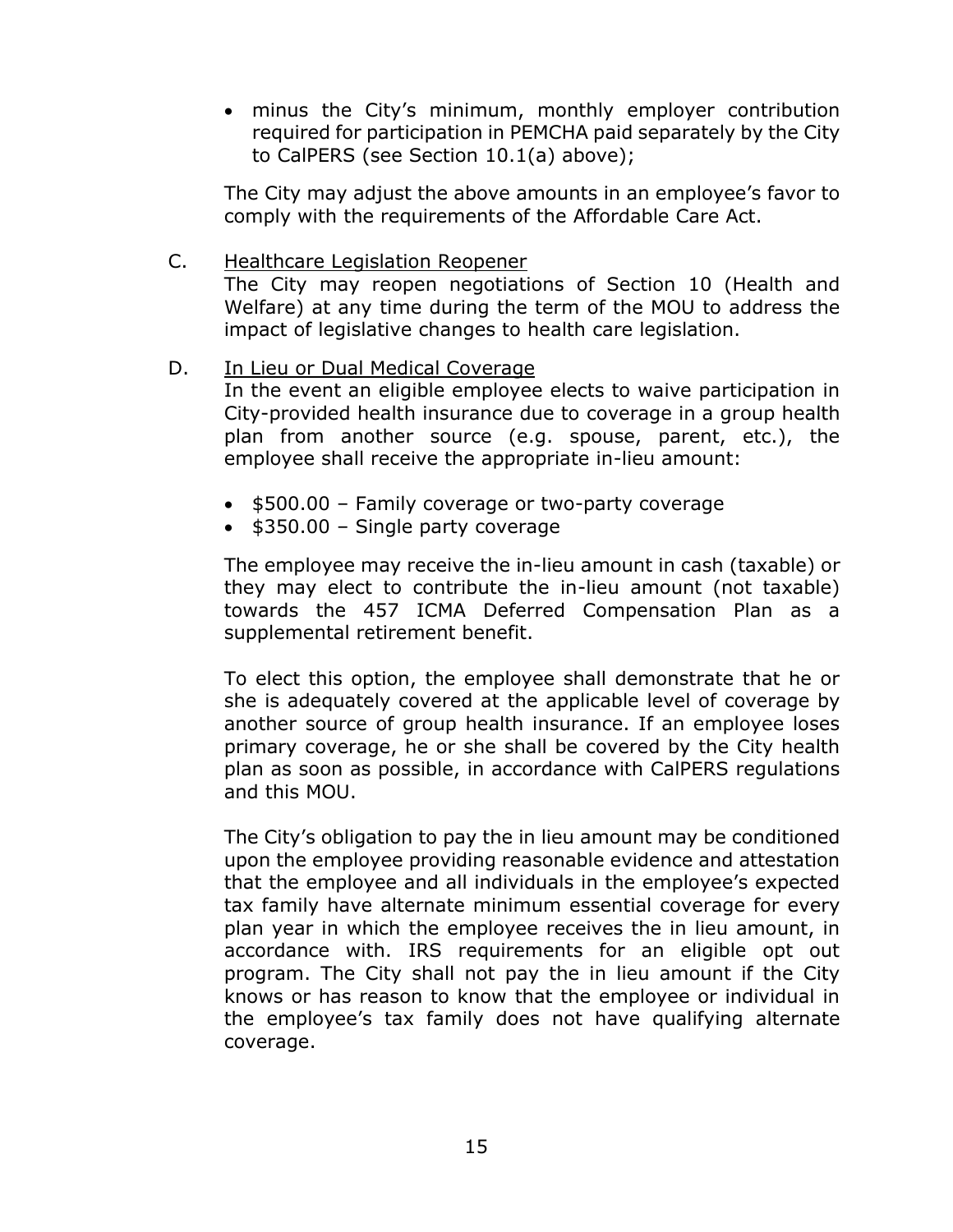## E. Dental Plan

For employees enrolled in the City-provided dental insurance plan, the City will contribute through the Flexible Benefit Plan the full premium for dental insurance coverage (which includes a 50/50 orthodontia plan for children only with three thousand dollars (\$3,000) maximum) for the employee and eligible dependent family members.

## F. Reimbursable Expenses and Flexible Spending Account

The City provides a Flexible Spending Account (FSA), which allows employees to contribute a portion of their regular earnings to pay for qualified dependent care and medical expenses before earnings are subject to payroll taxes, in accordance with IRS regulations.

The City will contribute to the Flexible Spending Account the amounts listed below based on the assumption that the following arrangement falls within the IRS guidelines:

\$225.00 for 7/1/17 through 12/31/17 \$450.00 for 1/1/18 through 12/31/18 \$450.00 for 1/1/19 through 12/31/19 \$450.00 for 1/1/20 through 12/31/20 \$225.00 for 1/1/21 through 06/30/21

New employees shall receive a prorated Flexible Spending Account contribution based on hire date or promotion date as follows:

| Hire Date | $7/1 - 9/30$ | $10/1 - 12/31$ | $1/1 - 3/31$ | $4/1 - 6/30$ |
|-----------|--------------|----------------|--------------|--------------|
| FY 17/18  | 225.00       | 112.50         | 450          | 337.50       |
| FY 18/19  | 225.00       | 112.50         | 450          | 337.50       |
| FY 19/20  | 225.00       | 112.50         | 450          | 337.50       |
| FY 20/21  | 225,00       | 112.50         | 225          | 112.50       |

In-lieu medical and vision care and other reimbursable expense amount, including this Flexible Spending Account contribution, will also be prorated.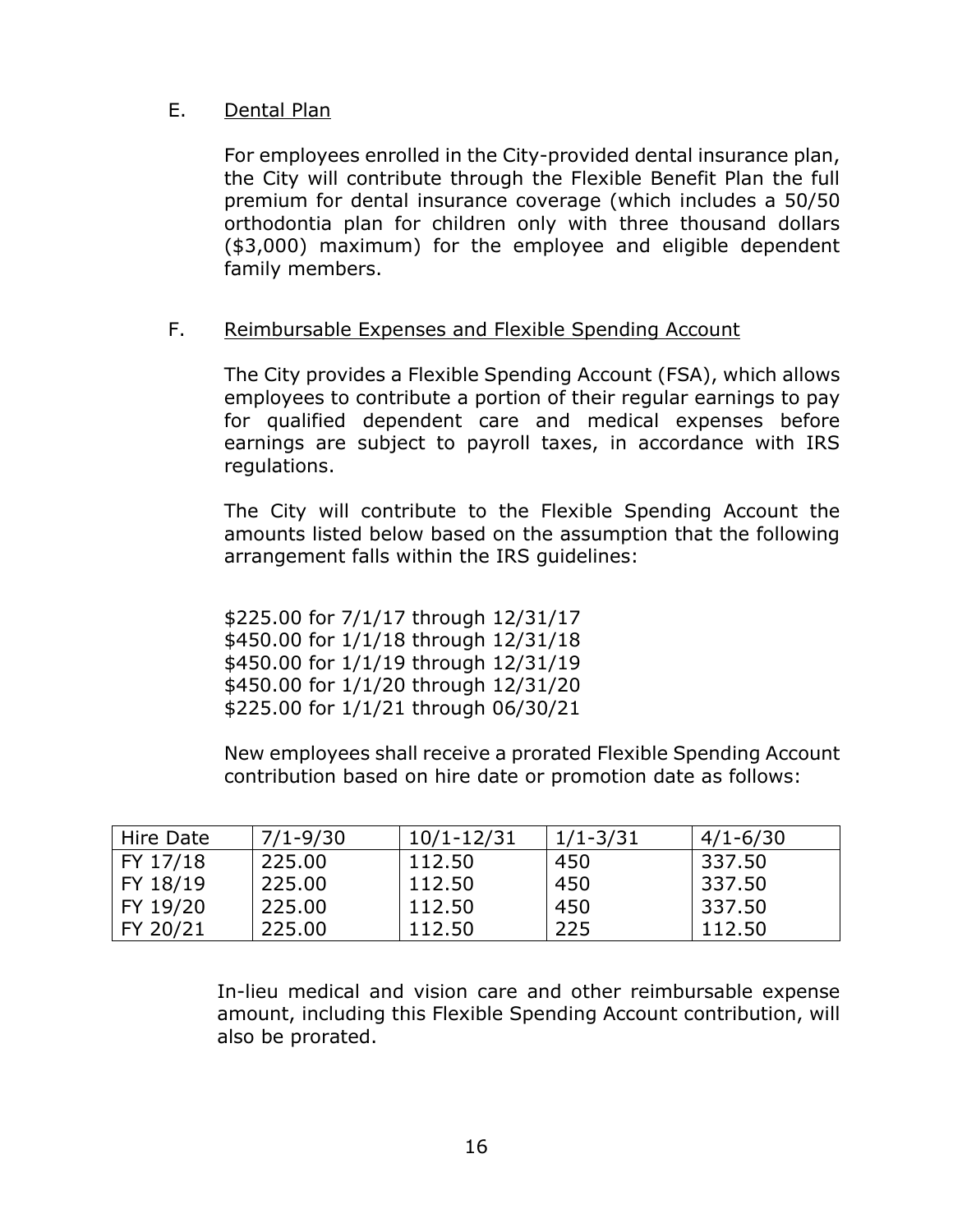In accordance with IRS regulations, any unused amounts contributed to the FSA shall not be reimbursed to the employee should employee fail to submit proof of eligible reimbursable expenses during a calendar year. However, up to five hundred dollars (\$500) of unused amounts remaining at the end of a plan year in a health FSA may be paid or reimbursed to plan participants for qualified medical expenses incurred during the following plan year. All other unused amounts in an employee's FSA cannot be rolled over to the next calendar year.

#### 10.2 Employee Assistance Program

The City provides access to an Employee Assistance Program for use by the employee and eligible dependent(s).

## <span id="page-16-0"></span>**SECTION 11. PRORATION**

Any employee authorized to work at a reduced schedule (at least thirty (30) hours per week or eighty percent (80%) of the normal work schedule) shall receive prorated benefits, including vacation, sick leave, other leave, medical, dental and vision premiums, in-lieu payout and other reimbursable expense amounts. The reduced work schedule shall be authorized by the City Manager or designee.

## <span id="page-16-1"></span>**SECTION 12. DISABILITY INSURANCE**

The City shall pay the premium for a short term/long-term disability insurance policy covering up to 66.7% of monthly salary after a thirty (30)-day qualifying period.

# <span id="page-16-2"></span>**SECTION 13. LIFE INSURANCE AND DEPENDENT LIFE INSURANCE**

The City shall pay the premium for a sixty thousand dollar (\$60,000) Life Insurance Policy for all employees.

An additional life insurance policy for the employee and a dependent life insurance policy for employee's eligible dependent(s) shall be made available as mandated by the existing Life Insurance Program, at the total expense of the employee.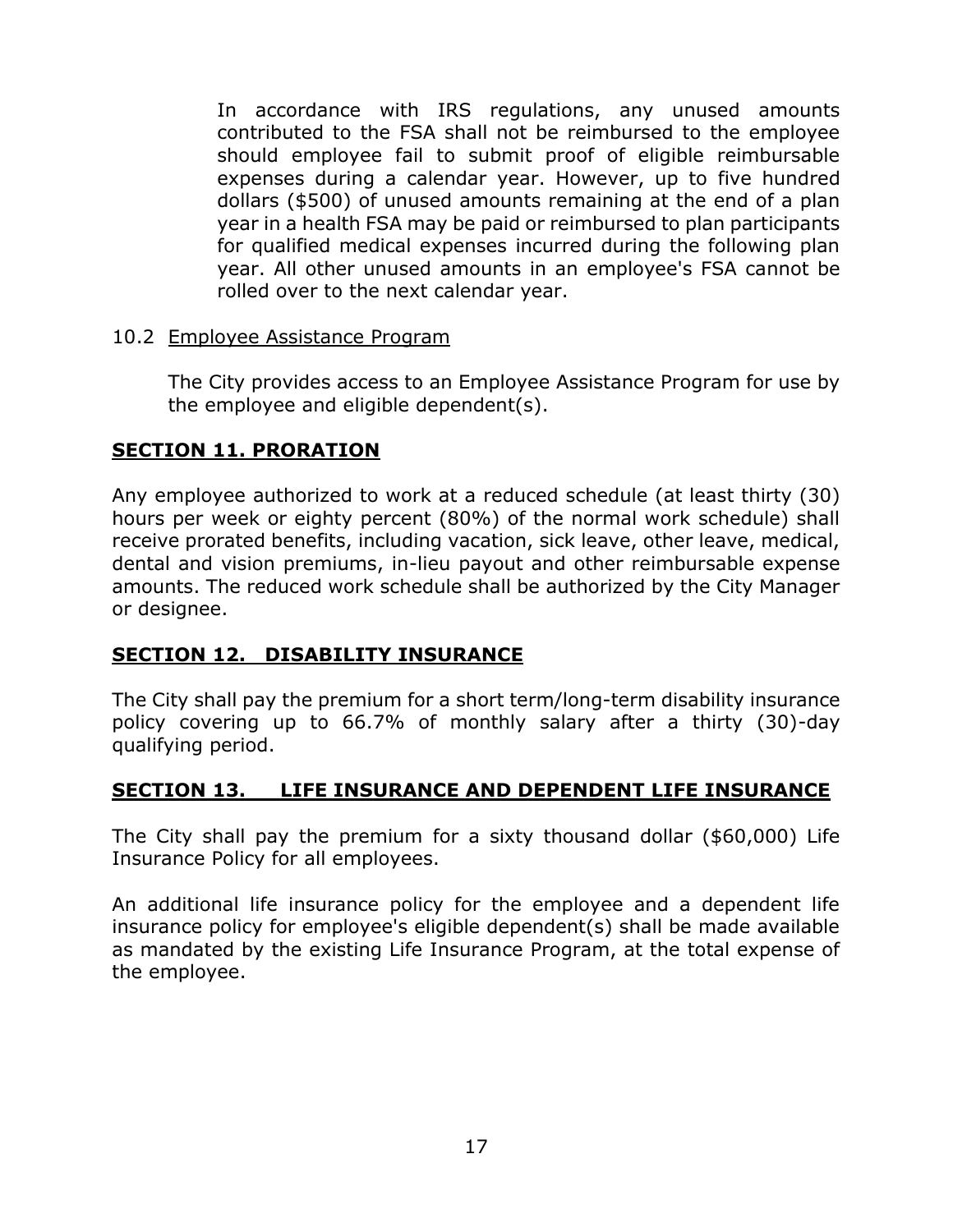# <span id="page-17-0"></span>**SECTION 14. RETIREMENT**

#### 14.1 Pensions

#### Tier One Pension:

Formula: The City shall provide the full formula of two and one half percent (2.5%) at age 55 calculated on the single highest year for local miscellaneous members considered "classic" members of CalPERS.

Member Contribution: Employees in Tier One Pension shall pay the statutory member contribution required by CalPERS, in addition to the cost share requirement described below.

Employee Cost Sharing: Employees in Tier One pension are required to pay two and three-tenths percent (2.3%) of reportable compensation toward the employer contribution for pension in accordance with Government Code Section 20516(a)-Employees Sharing Cost of Additional Benefits) for the pension formula enhancement to 2.5% at 55.

#### Tier Two Pension:

Formula: For eligible employees who are "new members" as defined by Government Code Section 7522.02(f) the City will provide the CalPERS two percent (2%) at age sixty-two (62) formula retirement plan in accordance with Government Code Section 7522.20, calculated on the average of the three (3) highest, consecutive years, in accordance with Government Code Section 7522.32.

Member Contribution: Non-safety employees in Tier Two Pension shall pay member contributions to the Public Employees' Retirement System in the amount required by the Public Employee Pension Reform Act (PEPRA), which amount is at least one-half of the total normal costs within the meaning of PEPRA.

#### Survivor Benefits:

The City shall provide the Third Level of 1959 Survivor's Benefit for Non-Safety Tier One and Tier Two employees, a benefit for survivors of the employee who is actively employed at the time of death.

## 14.2 Retiree Health Savings Account:

During the term of the MOU, both parties agree to meet and confer over retiree health benefits, and to determine other options addressing the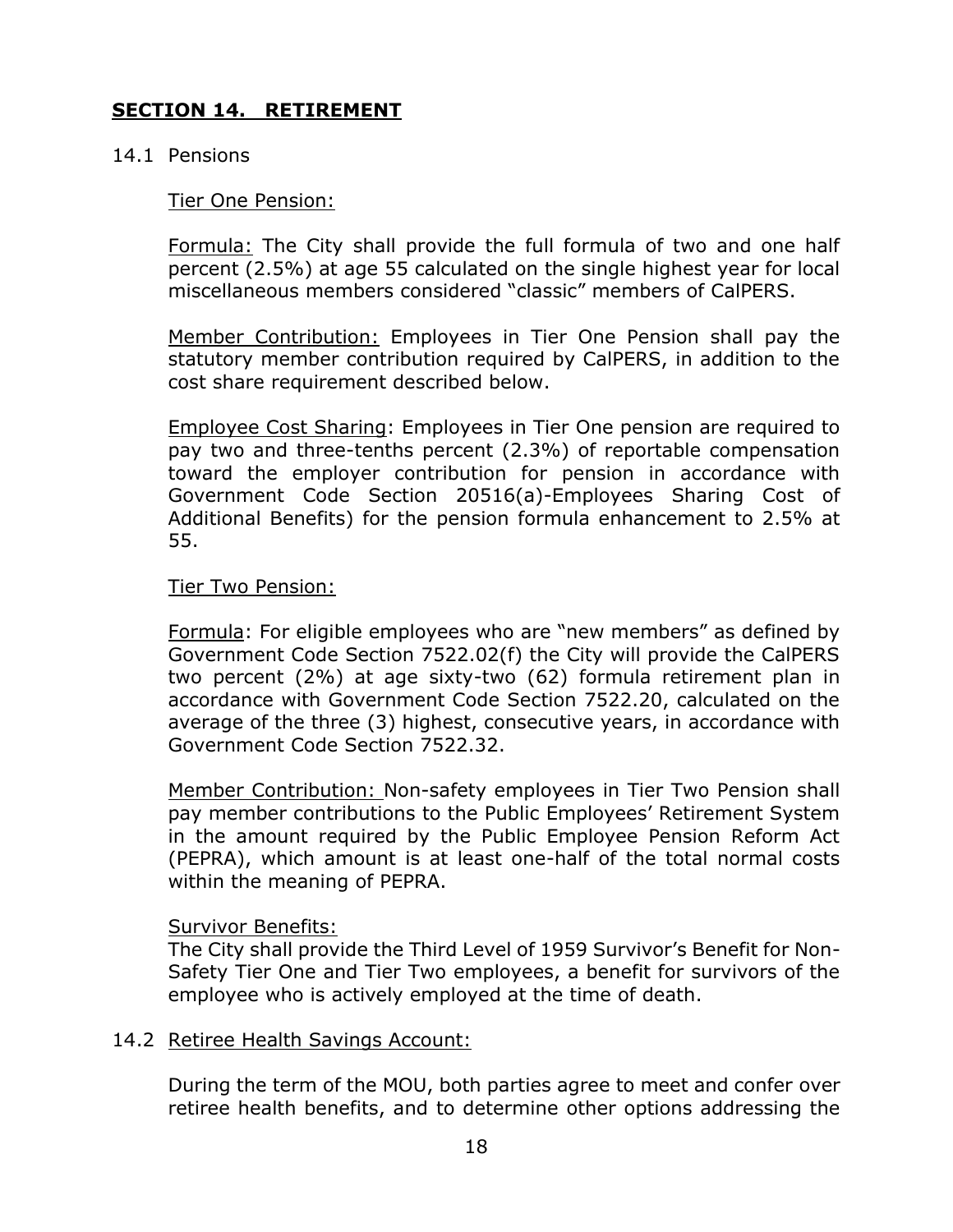provisions of the Monthly Supplemental Allowance for Retirees. The City and AIE will explore a Retiree Health Savings Account (RHSA) plan compliant with IRS rules and regulations.

#### 14.3 Retiree Health:

Employees, who retire under service retirement as regulated by the Public Employees' Retirement System, will receive medical coverage as specified by this section. As provided in Section 10.1(A) of this agreement, the City shall pay the minimum monthly employer contribution as determined by CalPERS and required under Public Employees Medical and Hospital Care Act (PEMHCA) on behalf of each qualifying annuitant. A qualifying annuitant is defined by CalPERS as a person who has retired within one hundred twenty (120) days of separation from employment with City of San Pablo, and who receives a retirement allowance from CalPERS provided by the City of San Pablo, or a surviving family member who receives the retirement allowance in place of the deceased.

Monthly Supplemental Allowance for Qualifying Employees Hired Before July 1, 2014: In addition to payment of the minimum monthly employer contribution as determined by CalPERS, , to qualified annuitants as set forth in Section 10.1, the City will provide a monthly supplemental allowance to a Retiree Health Savings Account (RHSA) to qualifying employees hired before July 1, 2014 and who retire under service retirement from the City as regulated by the Public Employees Retirement System. The City's contribution of a monthly allowance to the RHSA is based upon an employee's number of years of service and retirement from the City, as follows:

1. Retirees Hired Before July 1, 2014 Who Are Qualified Annuitants: On behalf of a retiree hired by the City before July 1, 2014 who constitutes a qualified annuitant as defined by CalPERS, retires directly (within one hundred twenty (120) days) following separation from City service, and who is enrolled in City-provided, two-party health insurance coverage, the City shall contribute a monthly supplemental allowance to the retiree's RHSA in the amount of two hundred and twenty dollars (\$220) minus the minimum employer contribution required by PEMHCA. For 2017, this amount equals ninety-two dollars (\$92) per month. On behalf of a retiree hired by the City before July 1, 2014 who constitutes a qualified annuitant as defined by CalPERS, retires directly (within one hundred twenty (120) days) following

separation from City service, and who is enrolled in City-provided, family health insurance coverage, the City shall contribute a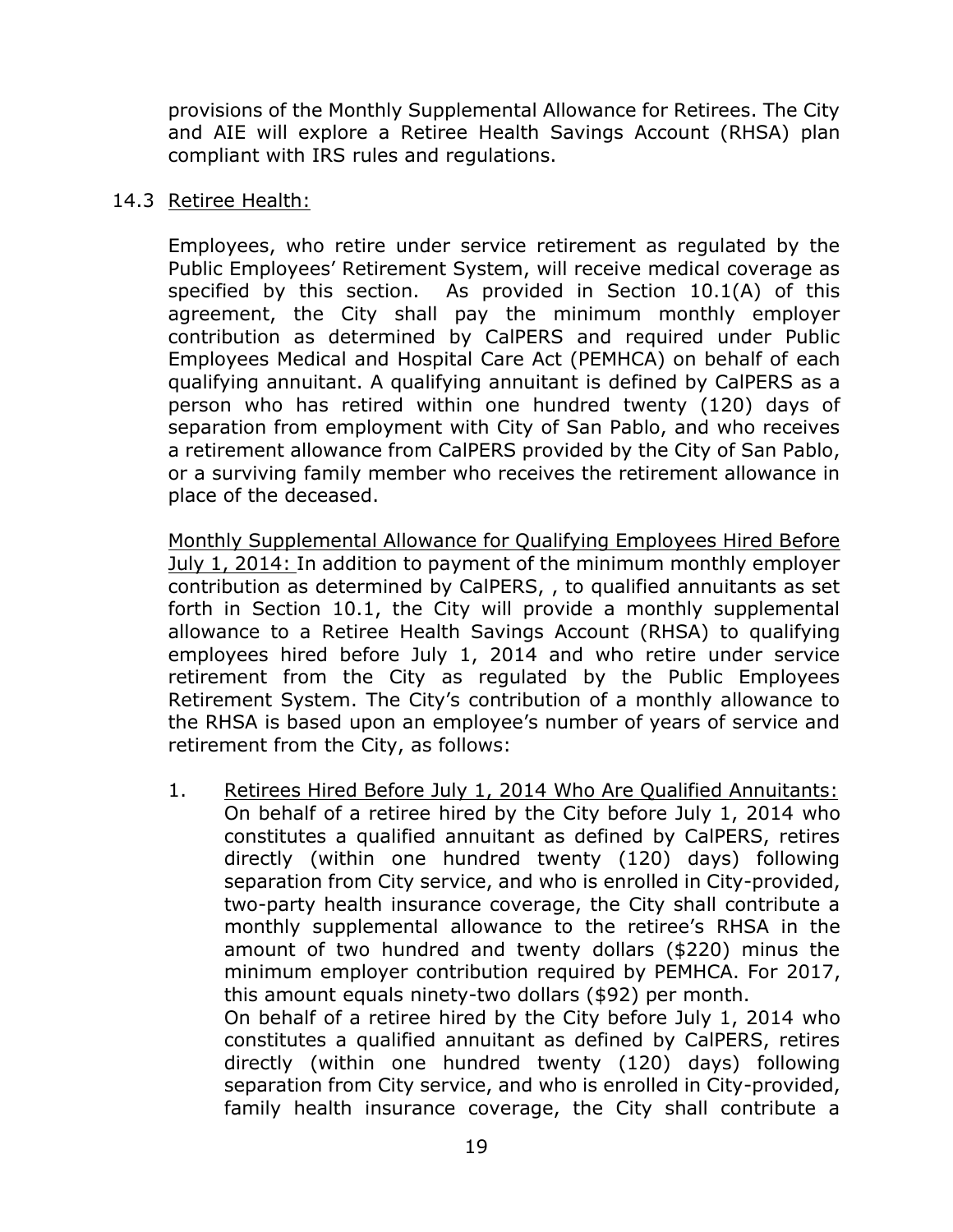monthly supplemental allowance to the retiree's Health Reimbursement Account in the amount of two hundred and eighty-five dollars (\$285) minus the minimum employer contribution required by PEMHCA. For 2017, this amount equals one hundred fifty-seven dollars (\$157) per month.

In addition, the City shall pay the following to qualified annuitants:

- 2. Retirees Hired Before July 1, 2014 with Fifteen (15) or More Years of City Service Immediately Prior to Retirement: On behalf of a qualifying retiree hired by the City before July 1, 2014 who completes fifteen (15) or more consecutive years of service with the City of San Pablo and retires directly (within one hundred twenty (120) days) following separation from City service, the City shall contribute a monthly supplemental allowance to the retiree's RHSA in the amount of one hundred and thirty-five dollars (\$135), from the date of retirement and until such time the retiree becomes eligible for Medicare, turns the age of sixty-five (65), receives health insurance coverage from another source, or dies, whichever comes first.
- 3. Retirees Hired Before July 1, 2014 with Twenty-Five (25) or More Years of City Service Immediately Prior to Retirement:

On behalf of a qualifying retiree hired by the City before July 1, 2014 who completes twenty-five (25) or more consecutive years of service with the City of San Pablo and retires directly (within one hundred twenty (120) days) following separation from City service, and who enrolls in employee plus one or employee plus family City health insurance coverage, the City shall contribute a monthly supplemental allowance to the retiree's RHSA in the amount of four hundred eighty dollars (\$480) minus the PEMHCA minimum employer contribution to CalPERS, from the date of retirement and until such time the retiree becomes eligible for Medicare, turns the age of sixty-five (65), receives health insurance coverage from another source, or dies, whichever comes first. This payment is in lieu of the one hundred thirty-five dollar (\$135) payment described in subsection 14.3(2) above entitled "Retirees Hired Before July 1, 2014 with Fifteen (15) or More Years of City Service Immediately Prior to Retirement."

In the event that the retired employee with twenty-five (25) or more consecutive years of service prior to retirement from the City enrolls in one-party City health insurance coverage, the account shall be reduced to the amount provided for retirees with fifteen (15) consecutive years of service prior to retirement from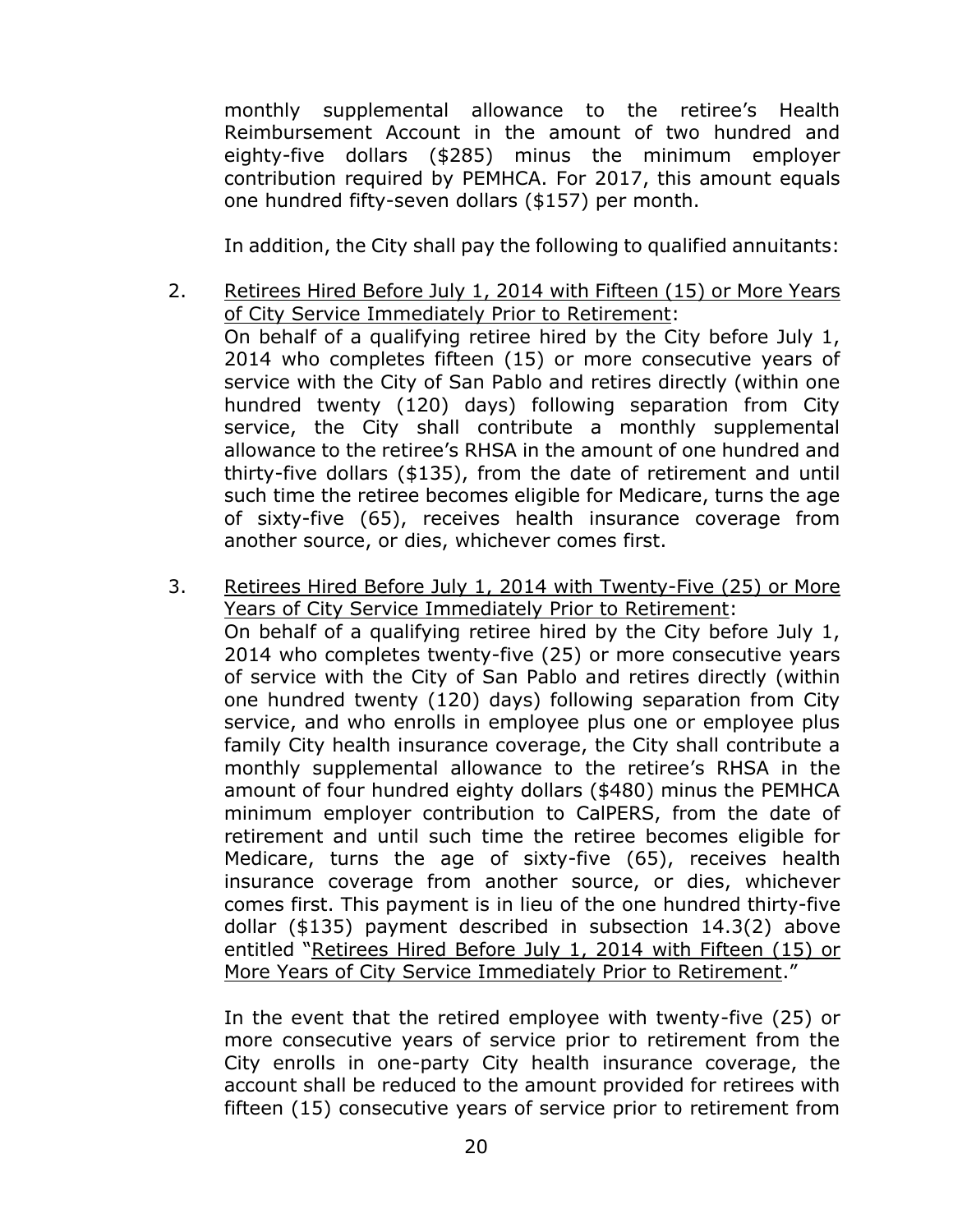the City; the allowance shall be reduced to one hundred thirty five dollars (\$135). It shall be the responsibility of the retiree to notify the City for any marital or dependent status change (e.g. death of a spouse, divorce, legal separation, etc.) The City reserves the right to collect the amount over and above the one hundred thirty five dollars (\$135) issued to the retiree, due to failure on the part of the retiree to notify the City regarding the change in marital or dependent status. The City shall collect said amounts under the normal collection process which may include utilization of a collection agency and/or Small Claims Court, or any legal or administrative remedy.

The City shall pay the Monthly Supplemental Allowance based on fifteen (15) and twenty-five (25) years of service (described in subsection (2) and (3) to the RHSA for the retiree until any of the following conditions occur, at which point the City's contributions shall cease:

- a. retiree receives medical coverage from another source (e.g. other employment, spouse), or
- b. retiree is eligible for participation in the Medicare Program, or
- c. retiree reaches the age of sixty-five (65), or
- d. retiree dies.

The City's obligation to pay the monthly supplemental allowance is conditioned upon a signed declaration under penalty of perjury, by the retiree and/or spouse or registered domestic partner on a form provided by the City once each year, that confirms the retiree's and/or spouse or registered domestic partner is not enrolled in medical or health insurance coverage or in-lieu payments from another source during that same time period.

To receive the monthly supplemental allowance for the calendar year of retirement, the retiree must file an initial eligibility form with the City at the time and in the manner prescribed by the City. For each subsequent calendar year, the retiree must file an eligibility form with the City by November 30th of the preceding year or at a later date prescribed by the City. City will terminate the monthly supplemental allowance until such time the declaration is received. The supplemental allowance shall resume on a prorated basis upon receipt of the required declaration. No retroactive payments shall be made.

Should retiree lose coverage from the other source (employment, spouse), the monthly supplemental allowance will resume upon receipt of the required declaration, and will continue only until any of the above listed events (a-d) occur.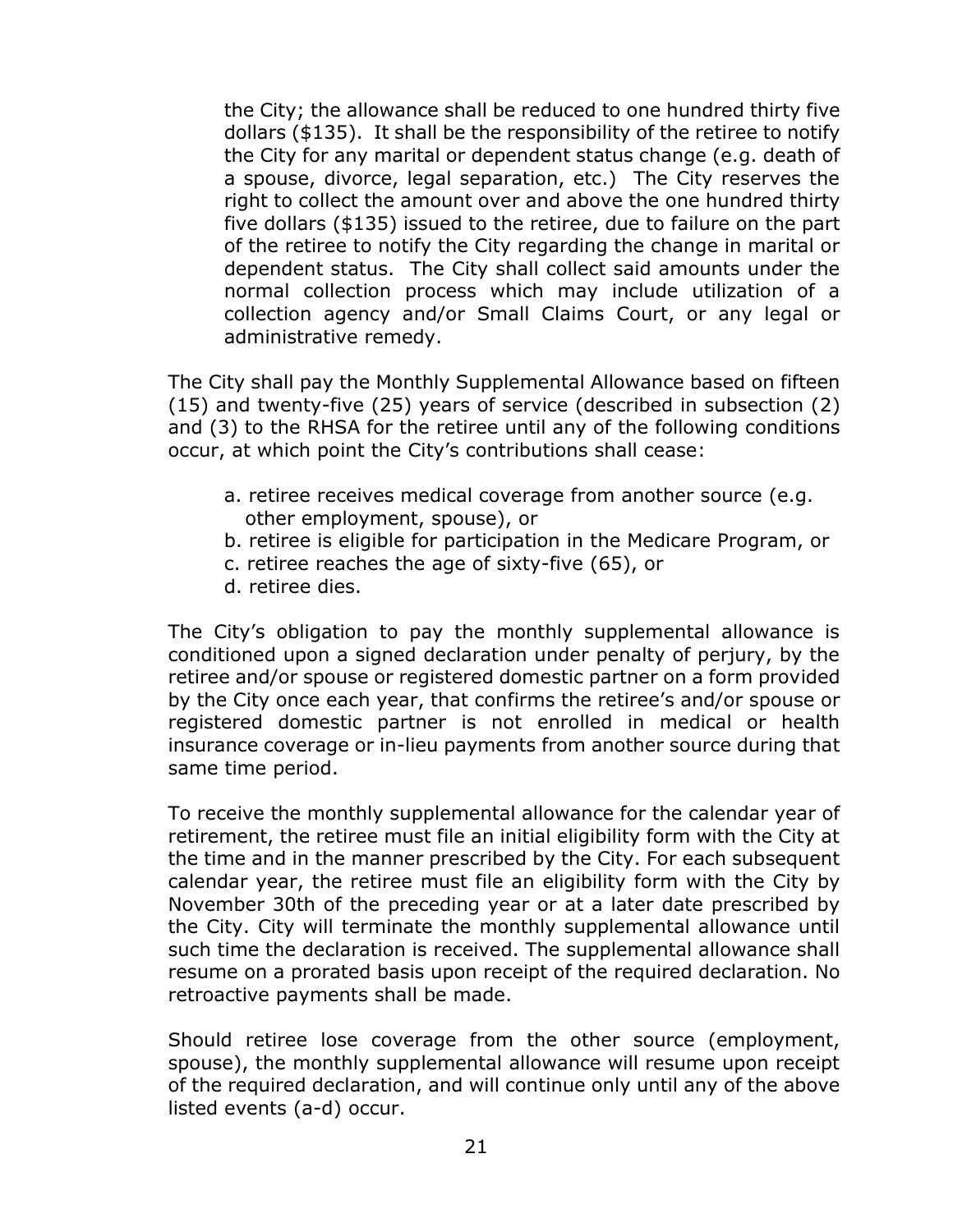The Monthly Supplemental Allowance is subject to applicable Federal and State Income Tax regulations.

Continuous service with the City for the purpose of eligibility for the monthly supplemental allowance shall be defined as service not broken by a break in service of six (6) months or longer following separation.

Both parties agree that should this benefit be inconsistent with CalPERS regulations, the City and the Association will meet and confer regarding required changes. Following such meet and confer process and agreement from the Association, appropriate changes to the Memorandum of Understanding (MOU) may be implemented.

# <span id="page-21-0"></span>**SECTION 15. VACATION LEAVE**

#### 15.1 Accrual

All regular full-time employees shall earn Vacation Leave with pay on a monthly basis, in accordance with the following schedule:

| <b>Years of Service</b>           | <b>Number of Vacation</b><br><b>Hours per Pay Period</b> | <b>Number of Vacation</b><br><b>Hours per Year</b> |
|-----------------------------------|----------------------------------------------------------|----------------------------------------------------|
|                                   | (based on 24 pay<br>periods per year)                    |                                                    |
| $1$ day $-$ 3 years               | 3.125                                                    | 75                                                 |
| 3 years and 1 day - 10 years      | 4.687                                                    | 112.50                                             |
| 10 years and 1 day $-$ 15 years   | 6.25                                                     | 150                                                |
| 15 years and 1 day $-$ 16 years   | 6.562                                                    | 157.5                                              |
| 16 years and 1 day $-17$ years    | 6.875                                                    | 165                                                |
| 17 years and 1 day $-$ 18 years   | 7.187                                                    | 172.5                                              |
| 18 years and 1 day $-$ 19 years   | 7.5                                                      | 180                                                |
| 19 years and 1 day $-$ 20 years   | 7.812                                                    | 187.5                                              |
| 20 years and 1 day $-$ 21 years   | 8.125                                                    | 195                                                |
| 21 years and 1 day $-$ 22 years   | 8.437                                                    | 202.50                                             |
| 22 years and $1$ day $-$ 23 years | 8.75                                                     | 210                                                |
| 23 years and 1 day $-$ 24 years   | 9.062                                                    | 217.5                                              |
| 24 years and 1 day $+$            | 9.375                                                    | 225                                                |

Employees who are authorized to work on a reduced work schedule shall accrue vacation leave in the amount proportionate to the ratio of scheduled work hours of the standard workweek.

Employees will be permitted to accrue up to a maximum of the number of vacation hours accrued over a two (2) year period based on the employee's total years of service. No employee shall accrue more than the number of vacation hours accrued over a two (2) year period based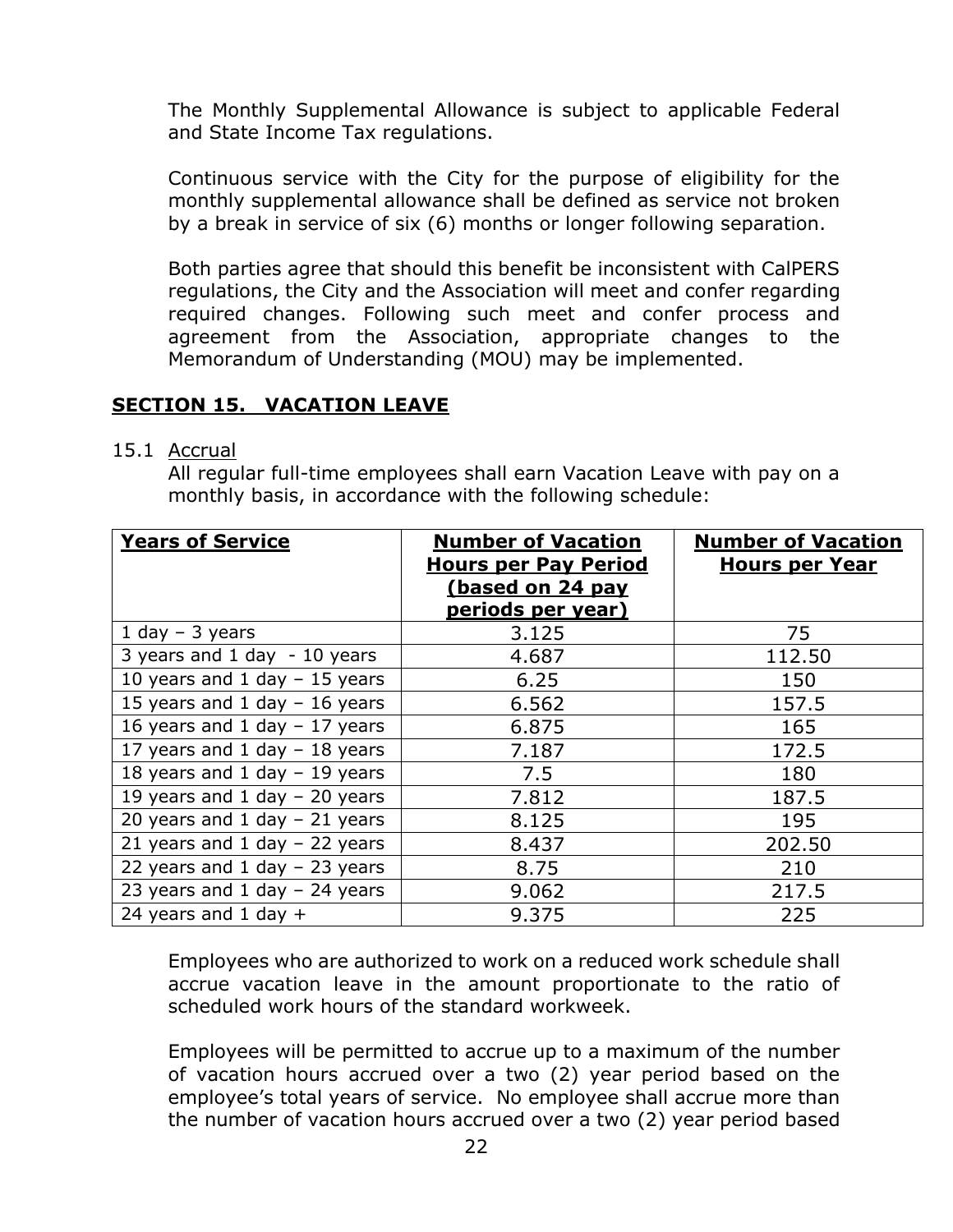on the employee's total years of service. Should the City deny a requested vacation leave and resulting in the employee exceeding the maximum vacation accrual cap, the City will cash out the denied amount of vacation.

While vacation time accrues from the first day of full-time employment, employees shall be required to have served the equivalent of six (6) months of continuous service in the City in order to be eligible to use annual vacation leave; provided, however, if a regular employee separates from employment with the City before completion of six (6) months of service, the employee or his/her estate will receive pay for earned vacation leave. The Division Manager or Department Head may grant an exception to the minimum six (6) months of service required for vacation eligibility.

#### 15.2 Use of Vacation

The times during the calendar year at which an employee may take vacation leave shall be determined by the Department Head or Division Manager, with due regard for the wishes of the employee and particular regard for the needs of the service.

In the event one or more municipal holidays fall within an annual vacation leave, such holidays shall not be charged as vacation leave, and the vacation shall be extended accordingly.

Employees desiring vacation leave must request such leave at least two (2) calendar weeks in advance of the time desired, except that Department Heads or Division Managers may grant such leave on shorter notice at their discretion if the employee requests it.

An employee who becomes ill or injured during his/her vacation may request that the time be deducted from his/her earned sick leave and the vacation be rescheduled at a later date, or be extended.

## 15.3 Vacation Cash Out

Employees hired before July 1, 2017, with a minimum vacation accrual balance of one hundred fifty (150) hours may elect to convert between one (1) work day and one (1) work week (in accordance with the employee's assigned work schedule) of accrued, unused vacation leave to cash.

Employees hired on or after July 1, 2017 with a minimum of ten (10) years of service with the City of San Pablo, and with a minimum vacation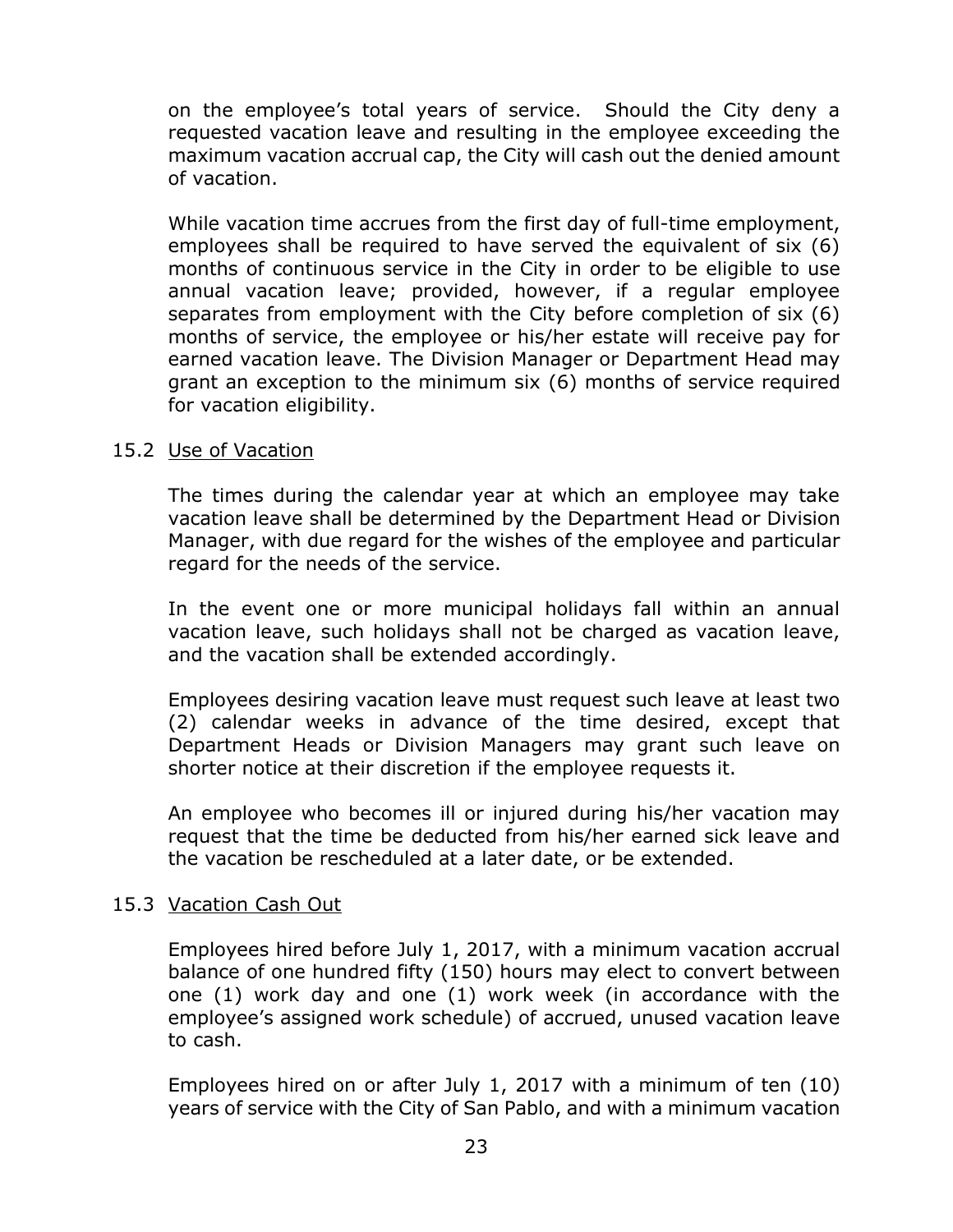accrual balance of one hundred fifty (150) hours, may elect to convert between one (1) work day and one (1) work week (in accordance with the employee's assigned work schedule) of accrued, unused vacation leave to cash.

Conversion shall be subject to an employee's irrevocable election, in December of the year prior to the cash-out, of hours to be accrued in the following year. In compliance with IRS code, employees must choose by the last business day of each year to elect or opt out of pay in lieu of vacation time off for the following year by using the Request for Pay in Lieu of Vacation Leave form. Payment of converted hours shall occur in the first pay period of the following fiscal year. Employees who did not elect pay in lieu of vacation time off by the last business day of the prior year will not be able to cash out any vacation in the following calendar year. All vacation cash outs will be taxed at the supplemental tax rate in accordance with IRS code.

If insufficient vacation hours exist to meet the annual pay in lieu election, only the remaining available elected vacation hours will be paid out.

# <span id="page-23-0"></span>**SECTION 16. SICK LEAVE**

16.1 Accrual:

Full-time, regular employees will accrue sick Leave with pay at the rate of seven and one-half (7.5) hours per calendar month of service. Sick Leave shall not be regarded as a privilege which an employee may use at his/her discretion but shall be allowed only for the purposes listed below.

Unused Sick Leave shall be accumulated at the rate of up to twelve (12) days per year, without a cap on accrual.

Employees who are authorized to work on a reduced work schedule shall accrue sick leave in the amount proportionate to the ratio of scheduled work hours of the standard workweek.

## 16.2 Usage:

Each regular, full time employee shall be allowed to use accrued sick leave with pay for the following reasons:

- A. Absence from duty due to exposure to a contagious disease where a doctor requires quarantine;
- B. Diagnosis, care, or treatment of an existing health condition of, or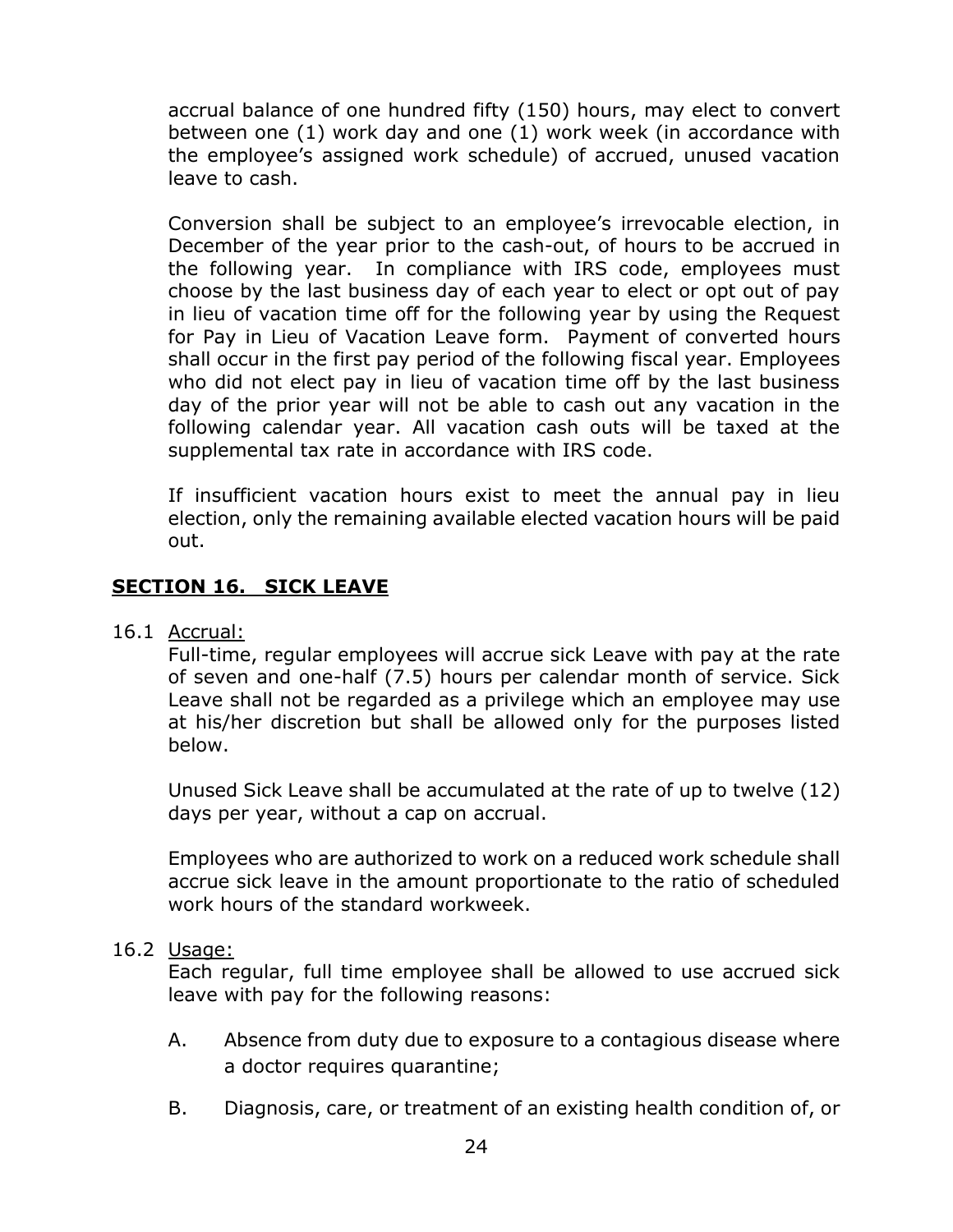preventative care for, an employee or any of the following of the employee's family members: child of any age or dependency status; parent; parent-in-law; spouse; registered domestic partner; grandparent; grandchildren; or sibling;

- C. For an employee who is a victim of domestic violence, sexual assault, or stalking to: a) obtain or attempt to obtain a temporary restraining order or other court assistance to help ensure the health safety or welfare of the employee or his or her child; or b) obtain medical attention or psychological counseling; services from a shelter; program or crisis center; or participate in safety planning or other actions to increase safety; and
- D. Absence due to pregnancy disability, childbirth, or a medical condition related to pregnancy.

However, an employee may use up to three (3) Sick Leave days per fiscal year to care for a non-immediate family member with an existing health condition who requires care from the employee, or as bereavement leave for a non-immediate family member.

The right to benefits under the sick leave plan shall continue only during the period that the City employs the employee. This plan will not give any employee the right to be retained in the service of the City or any right to claim of sickness disability benefits after separation from the services of the City, and shall have no cash value at separation.

To request to use sick leave if the need for leave is foreseeable, an employee must give the immediate supervisor reasonable advance written or oral notice. If the need for sick leave is not foreseeable, the employee shall provide written or oral notice of the need for the leave as soon as practicable, If the employee is required to be absent on sick leave for more than one (1) day, the employee must keep the immediate supervisor informed each day as to the date the employee expects to return to work and the purpose of the leave.

Employees must provide a physician's certification for any sick leave absence that occurs after the employee has used twenty-four (24) hours, or three (3) work days' worth of sick leave, whichever is greater, that involves the illness of the employee or family member.

Employees who use paid leave to address issues related to domestic violence, sexual assault or stalking, and who cannot provide advance notice of their need for leave must provide certification of the need for leave within a reasonable time thereafter. In the event an employee is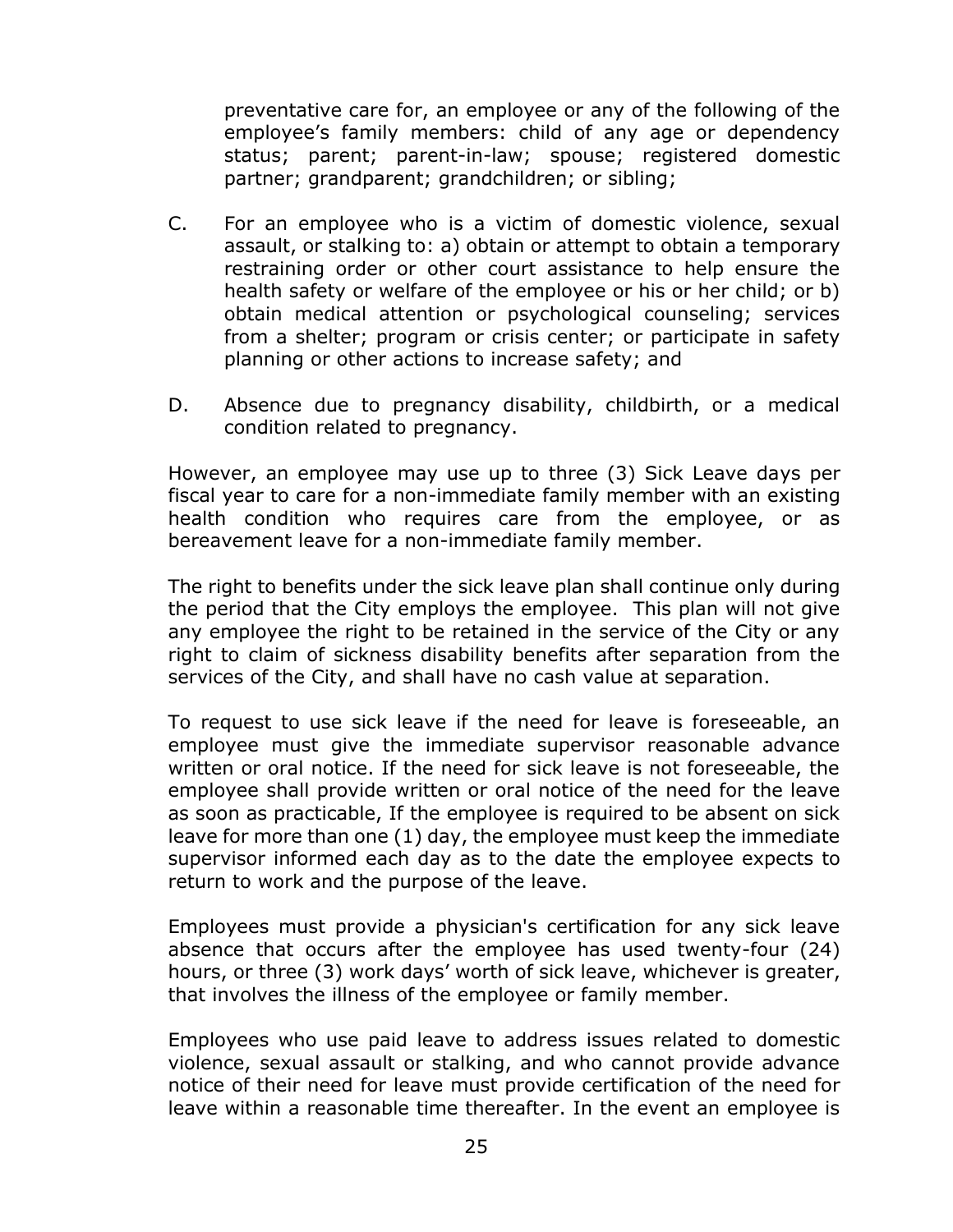on sick leave for three days or longer, or in the event of family medical leave, excessive use of sick leave, or sick leave abuse, a supervisor may require a written physician's statement confirming that the employee's illness or disability prevents him or her from attending work, and the anticipated duration of absence. The City may require that an employee undergo a medical examination by a physician chosen by the City after an absence of twenty-four (24) hours, or three (3) work days, whichever is greater, to determine an employee's fitness for work after an absence from work due to a non-job related injury or illness. In the case of absence due to a contagious disease, the employee will be required to present a medical release before s/he may return to work. Upon depletion of accumulated sick leave an employee may request leave of absence without any pay, for a period not to exceed sixty (60) calendar days, subject to the approval of the City Manager. If the employee is unable to return to work at the end of this period, he/she may request further unpaid leave, which will be subject to the approval of the City Manager. If further leave is granted, the employee must notify the City of his/her intent to return to work no later than every thirty (30) days.

If further leave is not requested, or granted after a request, the employee's continued absence from service with the City may be subject to discipline up to and including dismissal.

Time off for employee illness shall be charged to sick leave and not to vacation, compensatory time off, or administrative leave, unless and until all available sick leave has been exhausted.

# <span id="page-25-0"></span>**SECTION 17. HOLIDAYS**

17.1 Holidays Observed:

The City shall observe the following Holidays:

January 1 - New Year's Day 3rd Monday in January - Martin Luther King's Birthday 3rd Monday in February - Presidents' Day Last Monday in May - Memorial Day July 4 - Independence Day 1st Monday in September - Labor Day Second Monday in October - Columbus Day November 11 - Veterans' Day 4th Thursday in November - Thanksgiving Day Day after Thanksgiving Day December 24 - Day before Christmas Day December 25 - Christmas Day December 31 - New Year's Eve Day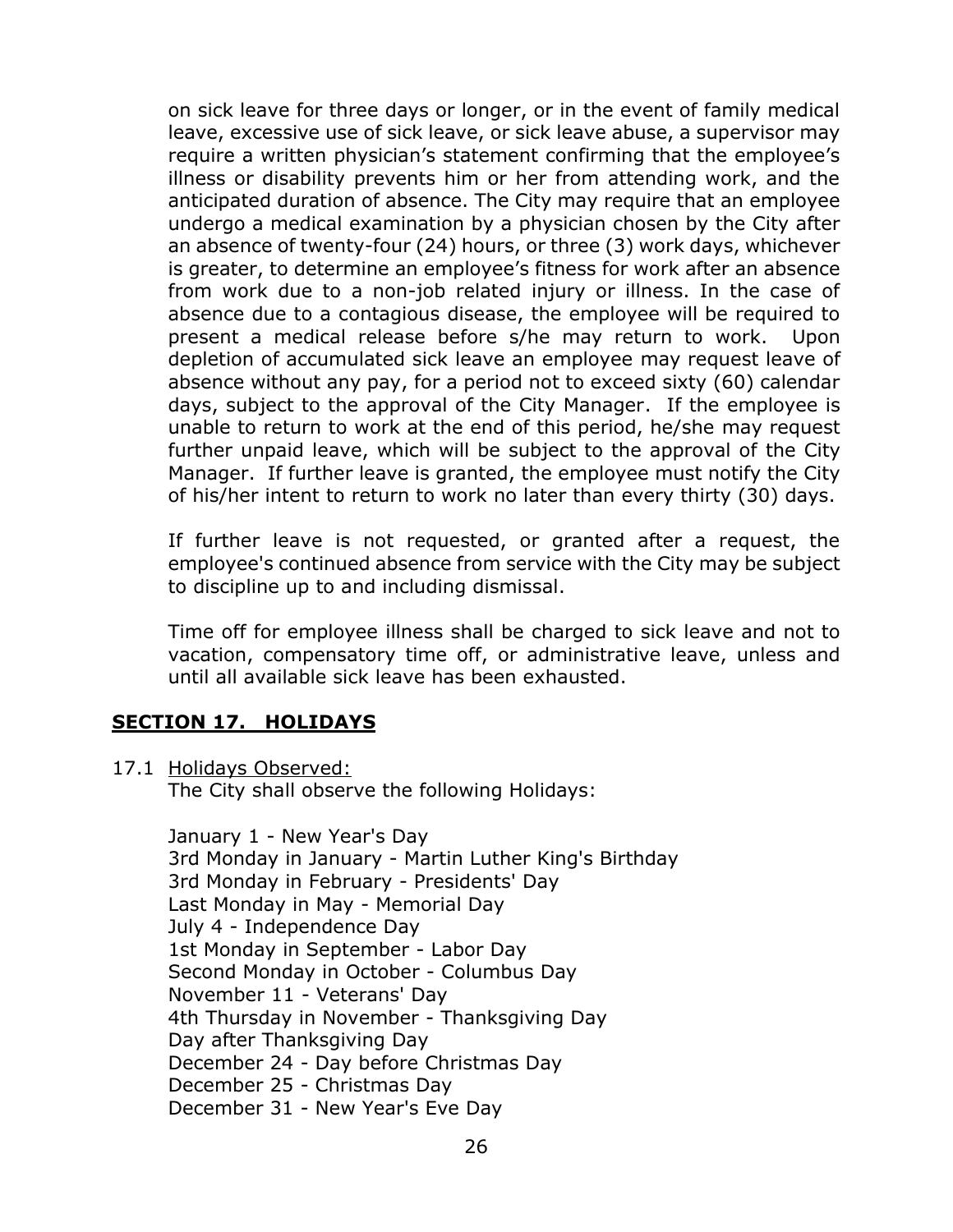The value of each holiday shall be seven and one half (7.5) hours for employees assigned to a 10/75 work schedule, eight and one third (8.33) hours for employees assigned to a 9/75 work schedule, and 9.375 for employees assigned to an 8.75 work schedule.

For employees on an 8/75 Monday through Thursday work schedule, or 9/75 work schedule, should an observed holiday fall on off-Friday, the holiday shall be observed on Thursday..

The City reserves the right to close City department offices approximately between the Christmas and New Year holidays, with exact dates of the closure to be determined by management. Employees in departments affected by the closure may use vacation, Compensatory Time Off, Administrative Leave, or unpaid leave on the non-holiday closure days on which they are scheduled to work.

The holiday closure schedule will be provided to employees by October 1st for the following calendar year.

## 17.2 Floating Holiday

In honor of Cesar Chavez, one Floating Holiday of seven and one half (7.5) hours for employees assigned to a 10/75 work schedule, eight and one third (8.33) hours for employees assigned to a 9/75 work schedule, and 9.375 for employees assigned to an 8/75 work schedule shall be credited to accumulated vacation time, on July  $1<sup>st</sup>$ .

New employees shall be credited a prorated amount of Floating Holiday hours based on hire date as follows:

| <b>HOURS CREDITED</b> |      |       |
|-----------------------|------|-------|
| 10/75                 | 9/75 | 8775  |
| 7.5                   | 8.33 | 9.375 |
| 4.95                  | 5.55 | 6.24  |
| 2.5                   | 2.78 | 3.12  |
|                       |      |       |
|                       |      |       |

# <span id="page-26-0"></span>**SECTION 18. BEREAVEMENT LEAVE**

Upon death of an immediate family member (spouse or registered domestic partner and children/stepchildren (including foster children, legal wards, or children to whom the employee stands in loco parentis, regardless of age or dependency status), parents/stepparents (including a foster parent or legal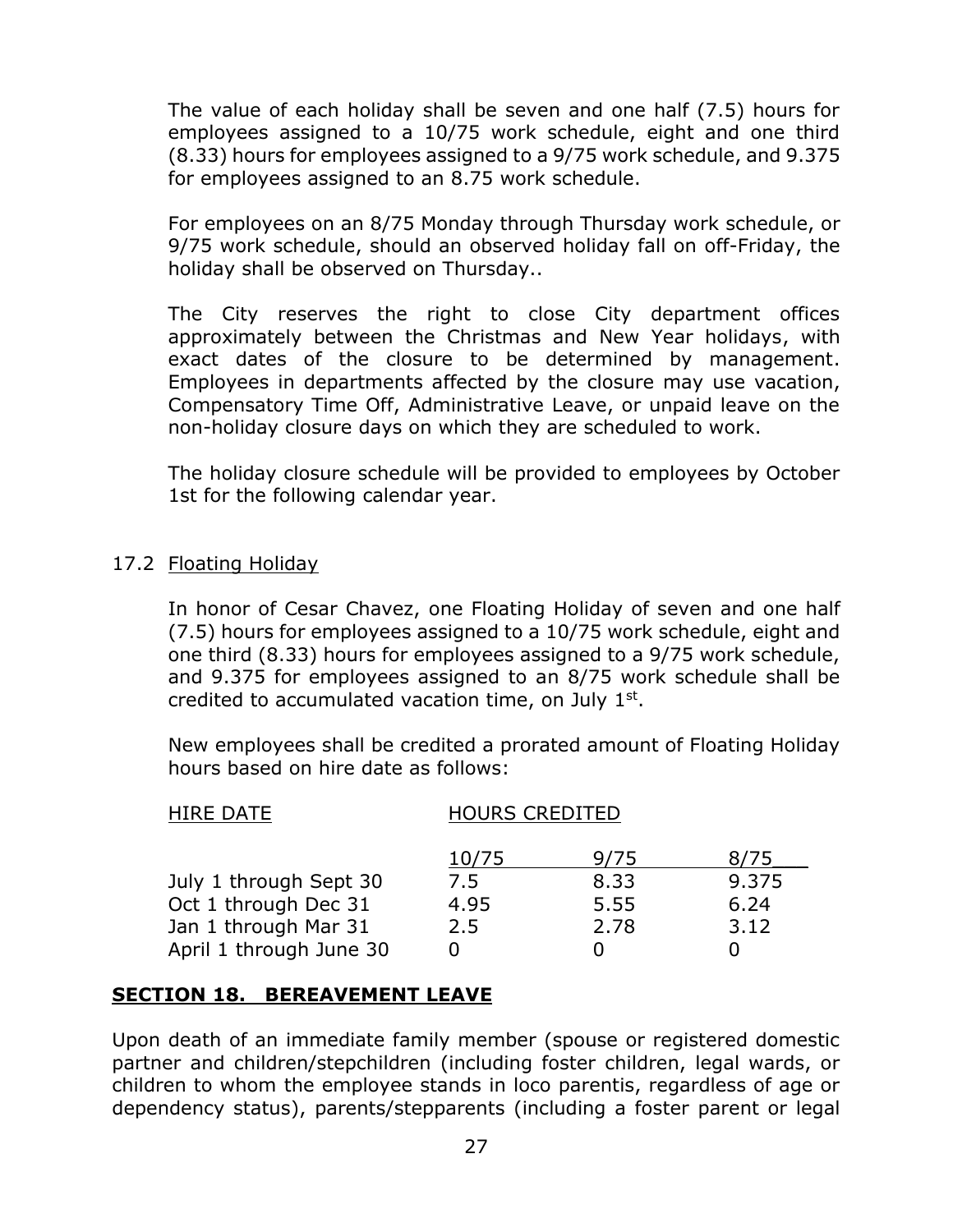guardian of an employee or the employee's spouse or registered domestic partner, or a person who stood in loco parentis when the employee was a minor child), brothers, sisters, grandparents, mother/father in-law, and grandchildren), bereavement leave with pay for a period not to exceed one full workweek (as per employees regular work schedule)shall be granted. The employee shall inform the City of the name and relationship of the person who died.

# <span id="page-27-0"></span>**SECTION 19. FAMILY CARE AND PREGNANCY LEAVE**

The City will adhere to the provisions of the Family Medical Leave Act of 1993 (FMLA), the California Family Rights Act (CFRA), and the California Pregnancy Disability Leave (PDL) provided under the Fair Employment and Housing Act.

# <span id="page-27-1"></span>**SECTION 20. SAFETY PROGRAM, BOOTS AND UNIFORMS**

## 20.1 Responsibilities and Issuance

The City shall be responsible for safety conditions and shall conform to and comply with all health, safety and sanitation requirements of State and Federal Law.

The City shall furnish required safety equipment and employees must cooperate in maintaining equipment in good condition and observing all required safety precautions.

The City shall furnish at no extra expense to the Assistant Engineer and Maintenance & Operations Supervisor, one (1) pair of safety boots, one (1) set of protective rain gear, and one (1) jacket, subject to Department Head approval.

## 20.2 Replacement Policy

The City shall provide replacement boots and/or uniforms should they become damaged beyond repair while employee is engaged in fulfilling his/her job responsibilities to the City.

Maintenance of boots and uniforms shall be the responsibility of each individual employee. Should boots and/or uniforms become damaged beyond repair due to abuse or neglect, the employee shall be held responsible for replacement of damaged boots and/or uniforms. The City will report to CalPERS the monetary value for provision of all classic employees' City-provided uniforms as described above, excluding the cost of safety boots and other safety gear, on a semi-monthly basis. The uniform amount reported to CalPERS will be derived from the City's total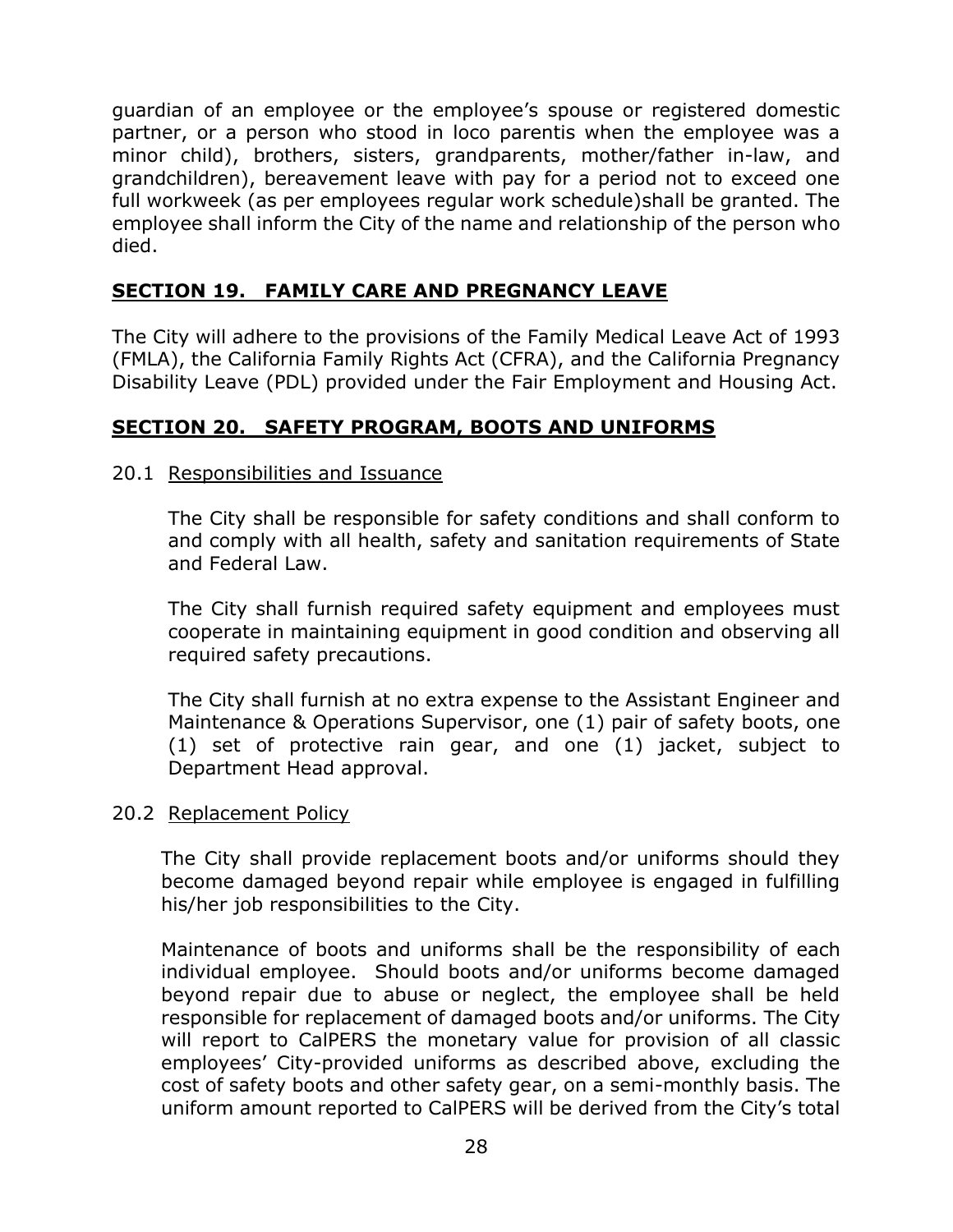calendar year cost for providing the employee's uniforms, not to exceed five hundred dollars (\$500) per fiscal year, per employee. The monetary value of uniforms shall not be reported to CalPERS for employees who are "new members" as defined by Government Code Section 7522.02(f).

# <span id="page-28-0"></span>**SECTION 21. EDUCATIONAL PROGRAM**

## 21.1 Purpose

To set guidelines for the administration of the City's Employee Training and Career Education Program, applicable to employees represented by the Association.

## 21.2 General Policy

An employee may, on his or her own initiative, spend time at an independent school or college after work hours for the purpose of furthering his or her education. To the extent such educational courses entered into are beneficial to City job-enhancement, and any Degree or Certificate is subject to City Manager approval, the employee may be eligible for tuition reimbursement as described below. The employee must have successfully completed their probation, to be eligible in this program.

The course or degree shall be conducted by a school accredited by the nationally recognized accrediting agencies published by the Secretary of Education (U.S. Department of Education [www.ed.gov\)](http://www.ed.gov/). Certificate programs are not required to be accredited by the Department of Education, but are subject to City Manager approval and are required to enhance City job related skills.

Conditional to the above, and subsequent to City Manager approval, the City will, while an employee attends classes, pay tuition, special fees, books, and supplies up to five thousand two hundred fifty (\$5,250) per calendar year, the maximum tax-free education reimbursement amount allowed by Internal Revenue Code Section 127.

The employee must receive a final letter grade of "B" or better, with grade documentation provided to the City by the employee within sixty (60) days of the semester (quarter) end, in order to receive reimbursement. Such reimbursement shall not be made until, and shall be conditioned on the employee's satisfactory completion of the coursework. The employee must submit final grades and approved paperwork by December 10<sup>th</sup> in order to receive reimbursement by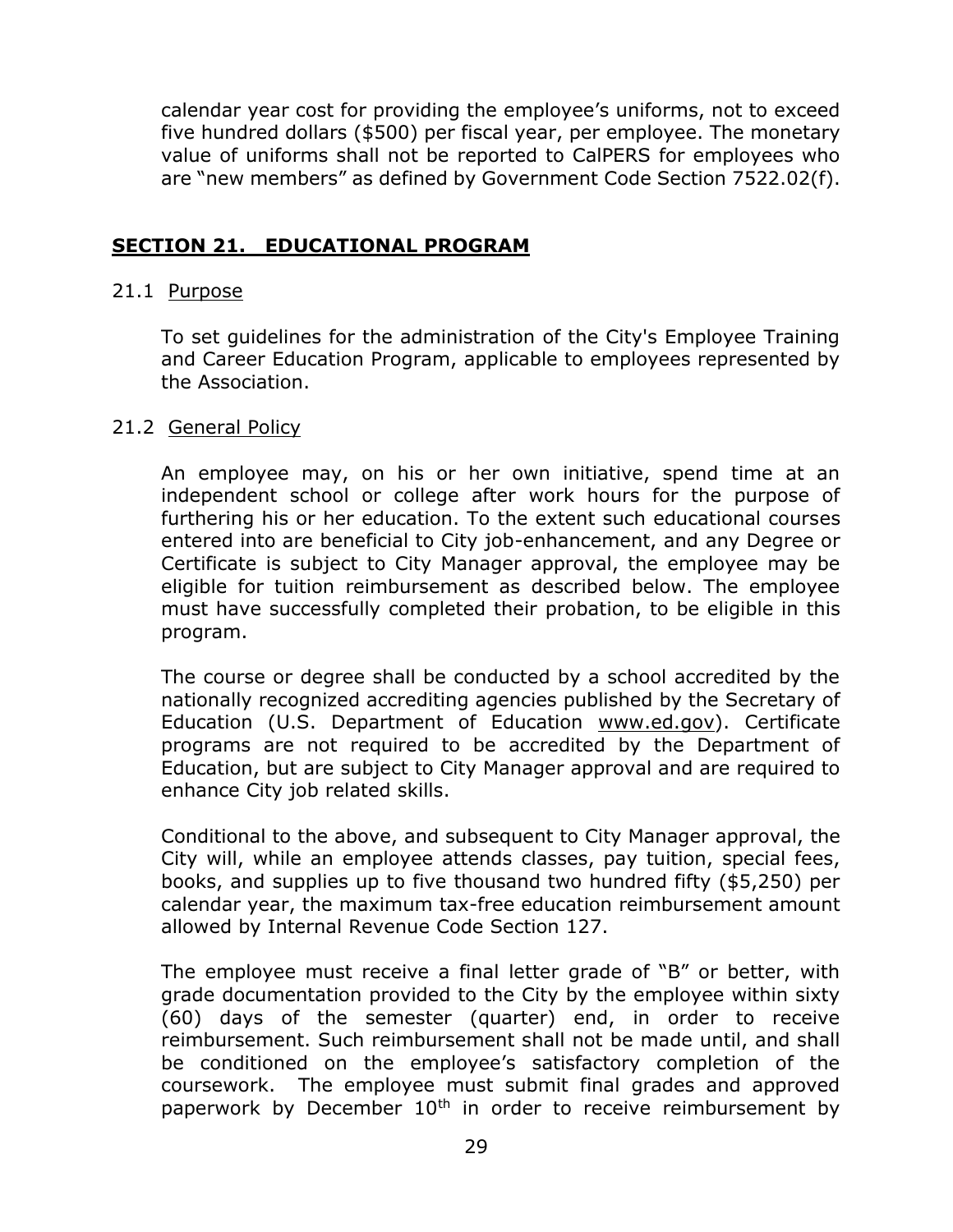December 31<sup>st</sup>.

The tuition reimbursement benefit shall terminate at such time as the employee is no longer actively performing service for the City, even if the employee has completed partial or full coursework during the period of City employment.

# <span id="page-29-0"></span>**SECTION 22. BENEFITS UPON TERMINATION**

Employees who terminate employment shall be paid in a lump sum for all unused, accrued vacation leave and compensatory time off earned prior to the effective date of termination. No such payment shall be made for vacation accumulated contrary to the provisions of this Agreement.

Accrual of salary and benefits paid to an employee shall cease upon termination of employment, excepting that if an employee is placed on layoff, he/she shall receive an amount equal to three (3) months of his/her regular salary, as Severance Pay, on the last day of actual work, and the City shall pay its contribution toward medical and dental insurance specified in Section 10.1 of this MOU for a period of three (3) months following the date of the employee's lay-off.

# <span id="page-29-1"></span>**SECTION 23. PERSONNEL FILES**

## 23.1 Access to Files

All Personnel Files shall be kept in confidence and shall be available for inspection to other employees of the City only when actually necessary in the proper administration of the City's affairs or the supervision of the employee, when deemed necessary by the Personnel Administrator.

## 23.2 Maintenance of Files

The personnel file of each employee shall be maintained at the City's Personnel Division Office.

## 23.3 Examination of Files

A current employee, former employee, or the employee's Association representative (on presentation of written authorization from the employee whose file is to be reviewed) upon request shall have the right at any reasonable time to examine and/or obtain copies of any material from the employee's Personnel file with the exception of material which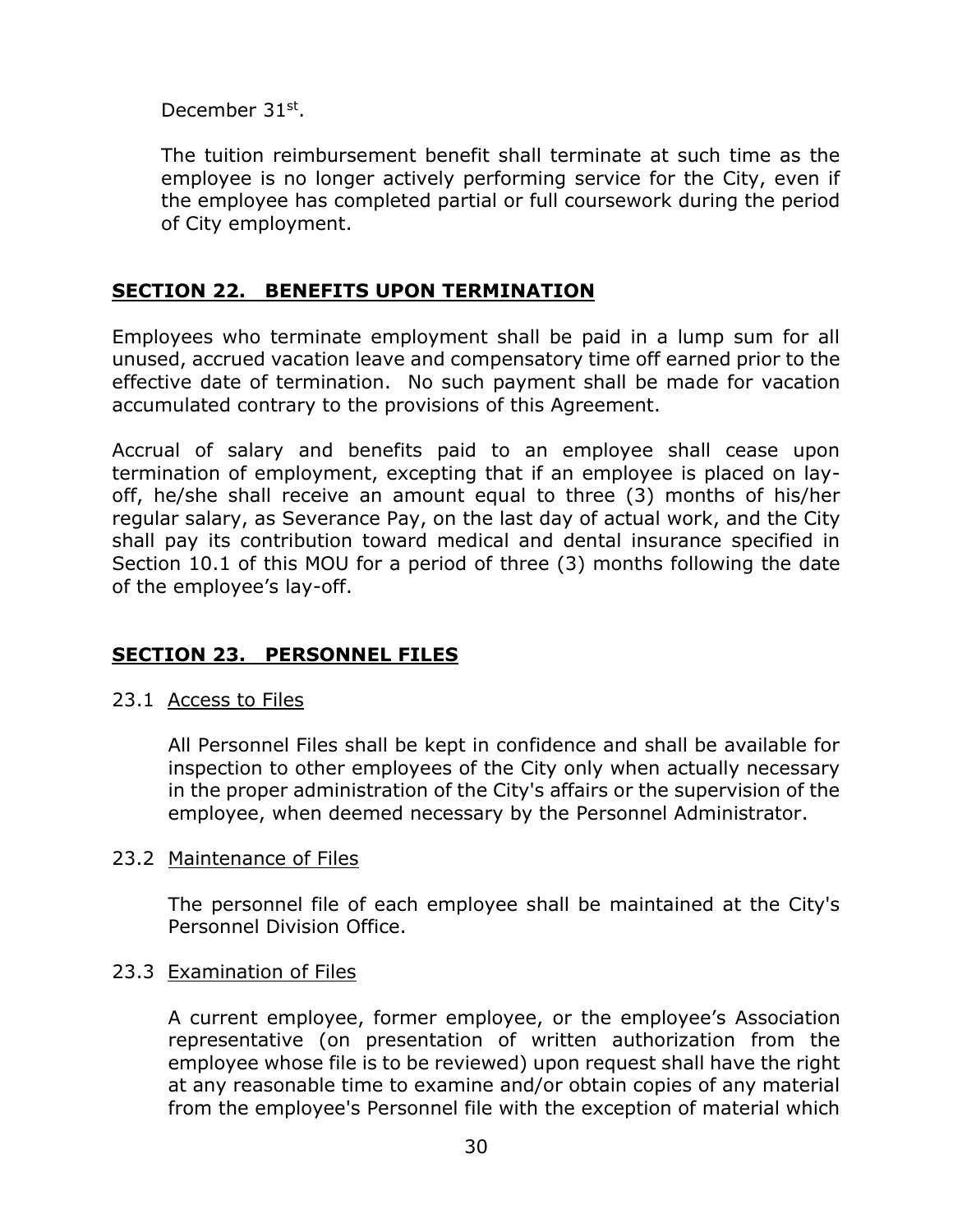includes ratings, reports or records which were obtained prior to employment of the employee involved.

In no case shall unsubstantiated derogatory material be placed in the Personnel file. An employee shall receive notice and a copy of any derogatory material placed in his/her file within five (5) days of receipt of such material by the appropriate Division Manager or Department Head. The employee may then review and submit comments regarding the derogatory material in his/her file but must do so within fifteen (15) days of receipt of his/her copy. Such review shall take place during normal business hours and the employee shall be released from duty for this purpose without salary deduction.

# <span id="page-30-0"></span>**SECTION 24. DRESS CODE**

The City desires to project an image typical of similar agencies providing service to the public, and the City expects its employees to dress in a manner that reflects this image.

Accordingly, employees should wear business attire that is neat, clean, in good repair, and is appropriate to the work setting and the employee's function with the City.

Specifically prohibited are: ripped, torn or faded clothing; clothing designed specifically for sporting activities (such as sweats, shorts, swimsuits, tennis outfits, running or tennis shoes, et.); sleepwear (such as pajama bottoms); clothing more appropriate for evening or leisure wear (such as miniskirts, lowcut, tank or halter tops, backless dresses, sheer clothing, etc.); and flip-flops. Only field personnel may wear running or tennis shoes, except by approval of the Department Head, unless such employees are required to wear safety footwear.

Any problems a Department Head or Division Manager may have with an employee's attire shall be discussed informally with the employee, it being the intent of the City that employees performing similar work should be attired in a similar fashion. Continued and repeated problems may result in discipline appropriate to the situation.

# <span id="page-30-1"></span>**SECTION 25. MAINTENANCE OF WORK CONDITIONS**

Any terms and conditions of employment within the scope of representation unaltered by any other section of this Agreement shall remain unchanged until the City and Association meet and confer.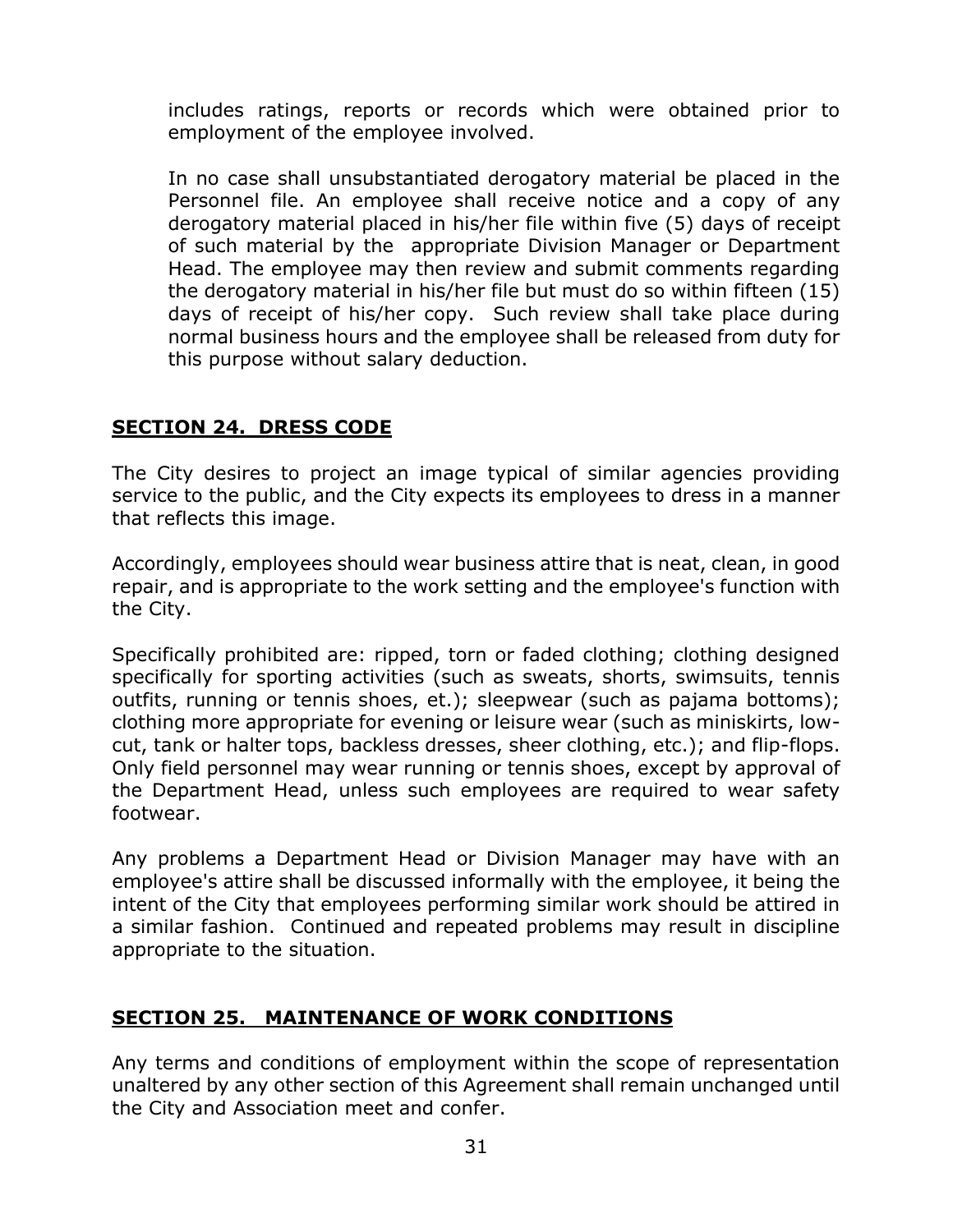# <span id="page-31-0"></span>**SECTION 26. NO DISCRIMINATION**

## 26.1 Discrimination and Harassment Prohibited

A. The Association and City agree that there shall be no discrimination of any kind by them against any employee on account of race, color, religion, age (to the extent prohibited by applicable state and federal law), sex or national origin.

Complaints based on this Section 26 (No Discrimination), subsection A, shall be handled through the City's harassment/discrimination/retaliation complaint procedure and shall not be subject to the City's grievance procedure.

B. Neither the City nor the Association shall interfere with, intimidate, restrain, coerce or discriminate against employees covered by this Agreement because of the exercise of rights to engage in or not engage in Association activity.

## 26.2 ADA Requirements

Because the ADA requires accommodations for individuals protected under the Act, and because these accommodations must be determined on an individual, case-by-case basis, the parties agree that the provisions of this Agreement may be disregarded in order for the City to avoid discrimination relative to hiring, promotion, granting permanency, transfer, layoff, reassignment, termination, rehire, rates of pay, job and duty classification, seniority, leaves, fringe benefits, training opportunities, hours of work or other terms and privileges of employment, and the Association expressly waives any right to meet and confer in such situations.

The Association recognizes that the City has the legal obligation to meet with the individual employee to be accommodated before any adjustment is made in working conditions. Subject to the employee's written consent, the City will notify the Association of these proposed accommodations prior to implementation.

Any accommodation provided to an individual protected by the ADA shall not establish a past practice, nor shall it be cited or used as evidence of a past practice in the grievance/arbitration procedure.

Prior to disregarding any provision of this Agreement in order to undertake required accommodations for an individual protected by the Act, and subject to the employee's written consent, the City will provide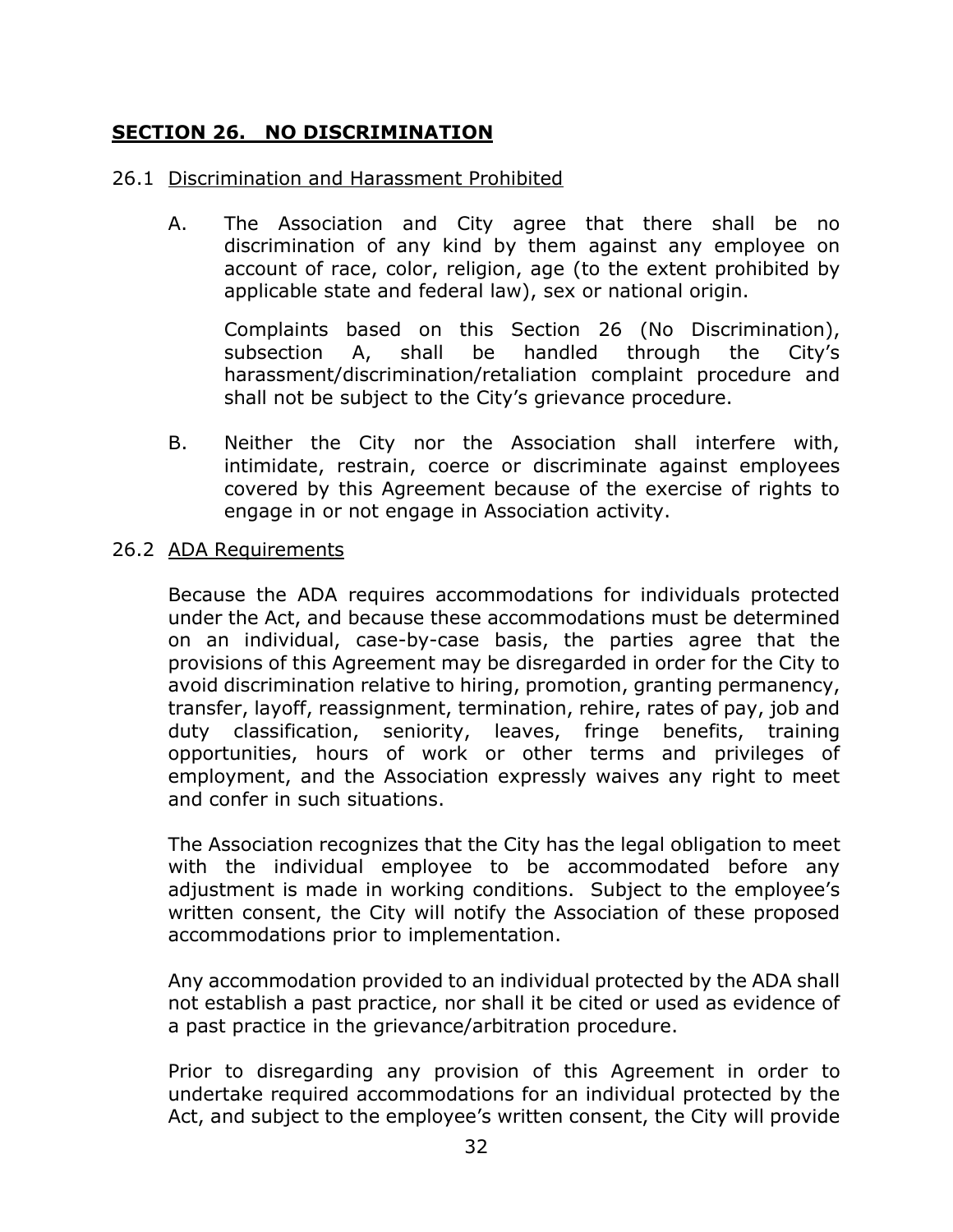the Association with written notice of its intent to disregard the provision, and will allow the Association the opportunity to discuss options to disregarding the Agreement.

## <span id="page-32-0"></span>**SECTION 27. DISTRIBUTION OF MEMORANDUM**

The City agrees to duplicate and distribute this Memorandum of Understanding to Association of Intermediate Employees members covered by this Agreement.

# <span id="page-32-1"></span>**SECTION 28. PEACEFUL PERFORMANCE CLAUSE**

During the term of this Memorandum of Understanding, the City agrees that it will not lock out employees, and Association agrees that it will not engage in, encourage, or approve any strike, sympathy strike, slow-down or other work stoppage. Association will take whatever lawful steps are necessary to prevent any interruption of work in violation of this Memorandum of Understanding, recognizing with the City that all matters of controversy within the scope of this Memorandum of Understanding shall be settled by established grievance procedures.

If there is a strike, slow-down or work stoppage, the employees who engage in such activity shall be subject to discipline up to and including discharge. The City may seek such remedies as are available under the Law.

It is expressly understood that the Peaceful Performance Clause shall remain in effect until the end of the contract period or until negotiations are re-opened and through the meet and confer process, until legally mandated impasse procedures are concluded.

## <span id="page-32-2"></span>**SECTION 29. TERM OF AGREEMENT**

This Memorandum of Understanding shall become effective. July 1, 2017 through June 30, 2021.